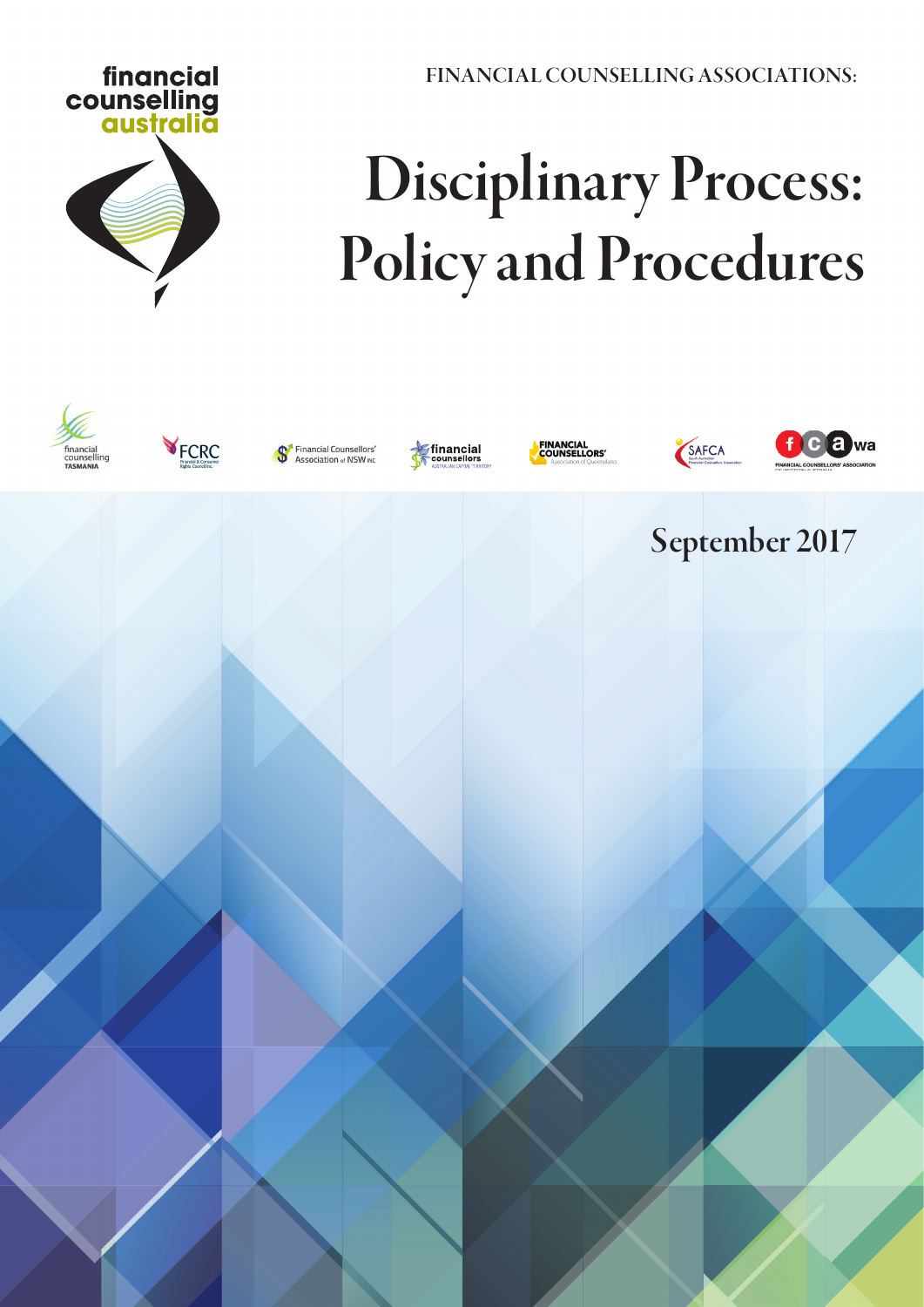### **Contents**

|  | 1.1. |                                                                                      |  |
|--|------|--------------------------------------------------------------------------------------|--|
|  | 1.2  |                                                                                      |  |
|  |      |                                                                                      |  |
|  | 2.1. |                                                                                      |  |
|  | 2.2. |                                                                                      |  |
|  | 2.3. |                                                                                      |  |
|  | 2.4. |                                                                                      |  |
|  |      | Section 3. How the Management Committee Responds to an Investigation  13             |  |
|  | 3.1. |                                                                                      |  |
|  | 3.2. |                                                                                      |  |
|  |      |                                                                                      |  |
|  |      |                                                                                      |  |
|  | 5.1. |                                                                                      |  |
|  | 5.2. |                                                                                      |  |
|  |      |                                                                                      |  |
|  |      | Attachment B - Checklist re whether a investigator has the skills and independence20 |  |
|  |      |                                                                                      |  |
|  |      |                                                                                      |  |
|  |      |                                                                                      |  |
|  |      |                                                                                      |  |
|  |      |                                                                                      |  |
|  |      |                                                                                      |  |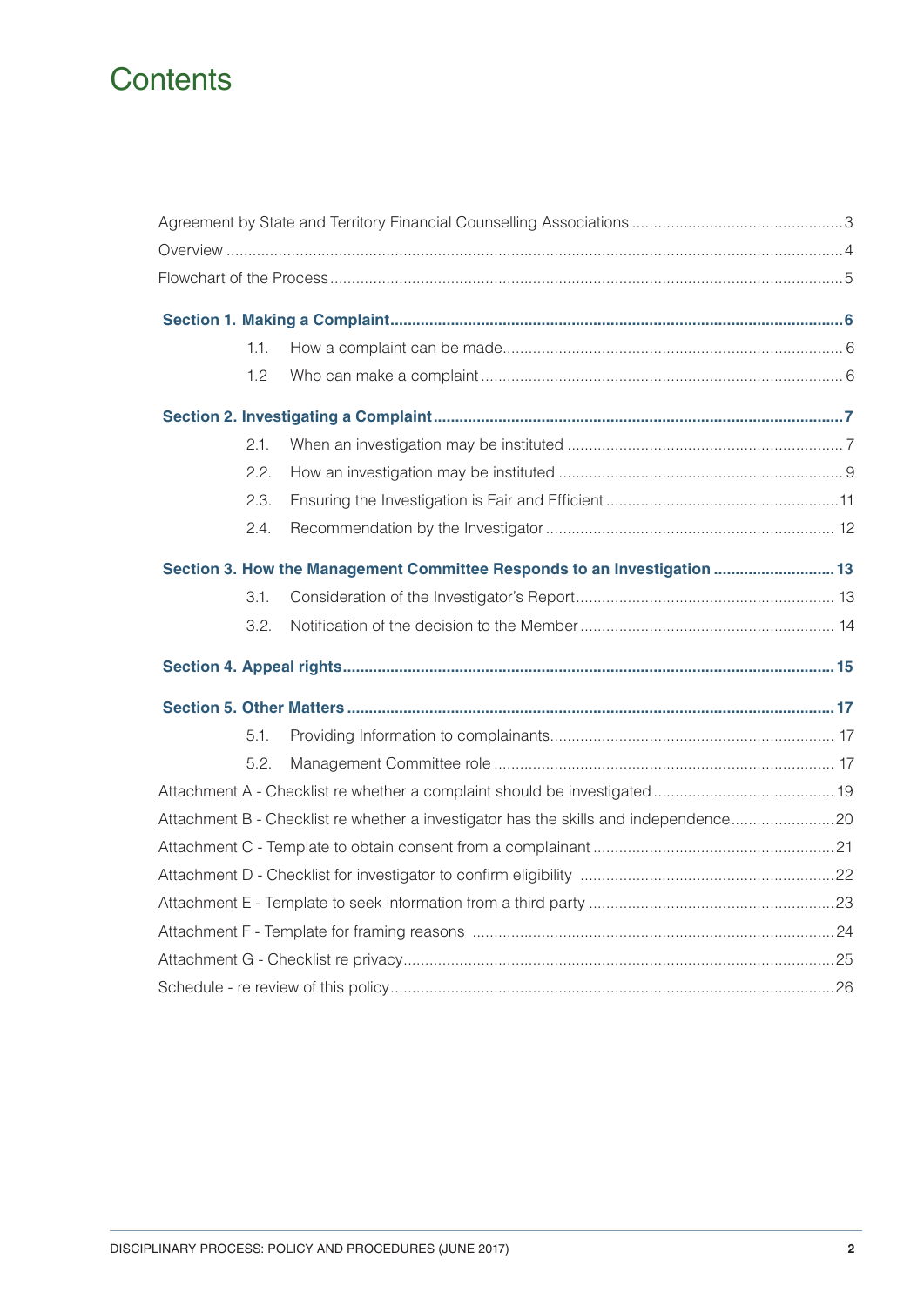### Agreement by State and Territory Financial Counselling Associations

The following State and Territory financial counselling associations (Association) have agreed to this Financial Counsellor Disciplinary Process - Policy and Procedures.

- Financial Counselling Tasmania (FCT)
- Financial and Consumer Rights Council Victoria (FCRC)
- Financial Counsellors Association of NSW (FCAN)
- Financial Counsellors ACT (FC-ACT)
- Financial Counsellors Association of QLD (FCAQ)
- South Australian Financial Counsellors Association (SAFCA)
- Financial Counsellors Association of WA (FCAWA)

#### **The agreement encompasses the following commitments:**

- 1. The Association will ensure that its Rules give it the right to institute an investigation where a complaint is made about one of its Members that suggests unsatisfactory professional conduct on the part of the Member.
- 2. The Association will ensure that its membership conditions include consent to the Association sharing and obtaining information from the Member's employer for the purposes of assessing and investigation a complaint that suggests unsatisfactory professional conduct on the part of the Member.
- 3. The Association will deal with complaints in accordance with this Policy and Procedures - which are intended to promote professionalism whilst ensuring fairness and transparency for Members.

All Financial Counselling Associations will have implemented this policy by the end of 2018.

The Financial Counselling Associations will jointly undertake a review of this process in three years (end of 2021) – see Schedule.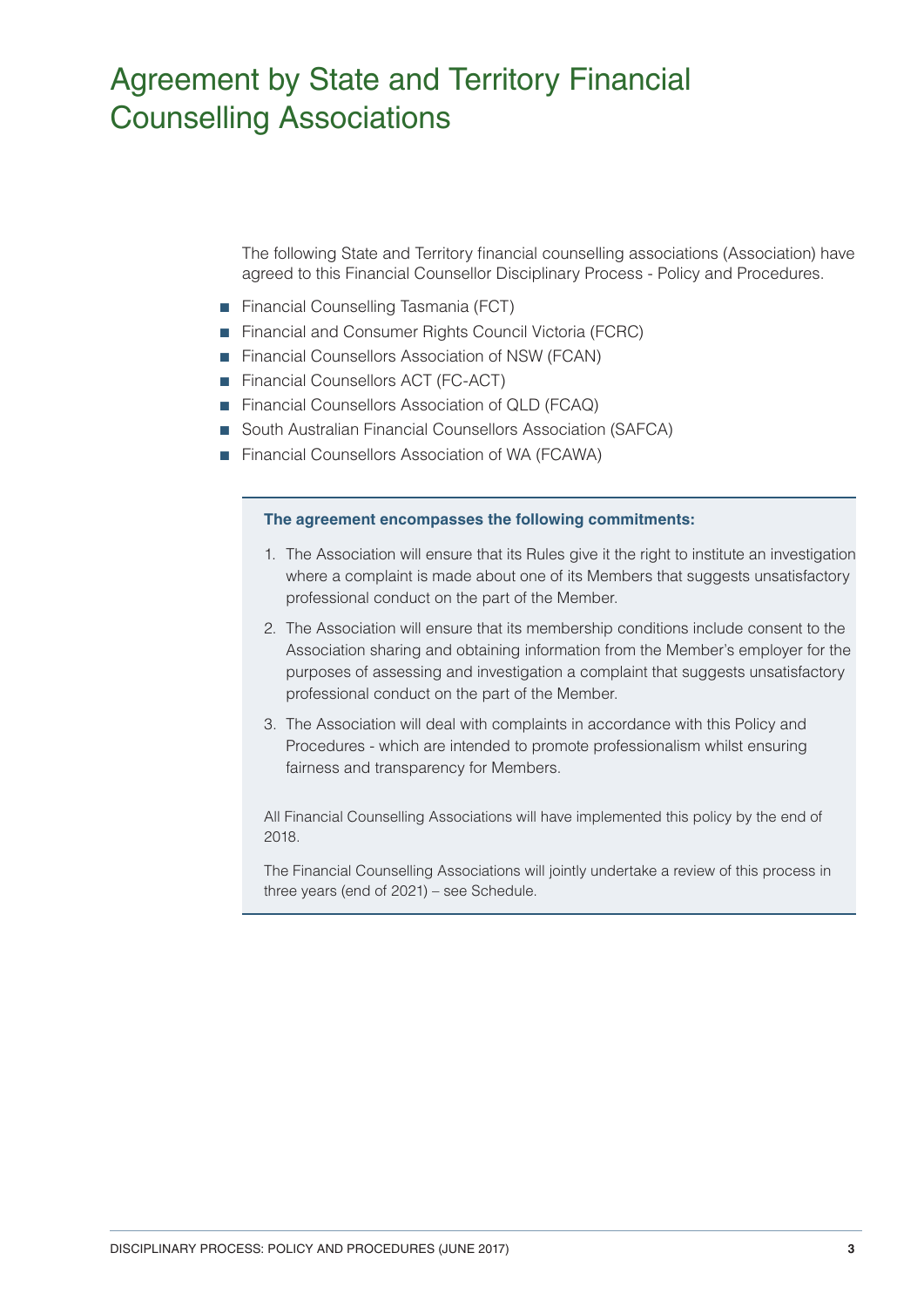### Overview

#### **Where a complaint is received about a financial counsellor, it is possible that:**

- 1. The client deserves compensation eg where poor advice has adversely affected their financial situation;
- 2. Some action by the financial counsellor's employer is appropriate eg improving the supervision or training of the financial counsellor; and/ or
- 3. Some professional disciplinary action is appropriate to maintain standards in the financial counselling profession.

The first two matters—compensation and employee management—are not within the power of a State/ Territory Associations to address. To assist clients Iin these situations, FCA has put together a one-page flyer that explains their rights and how to complain.

The third matter—professional disciplinary action—is squarely within the power of State/ Territory Associations and is this subject of this document. This reflects the commitment by financial counselling associations to professionalism within financial counselling.

The process ensures that complaints are fairly assessed and only investigated where the circumstances warrant this. For example, it would not be appropriate to investigate trivial complaints or complaints that are little more than rumours or are motivated by personality issues or malice.

Where a complaint does warrant investigating, the investigation must be carried out in a way that ensures fairness for the Member. Fairness requires a competent investigator(s) with the skills to gather all relevant information, to resolve conflicting information and to make findings and formulate recommendations in a balanced and sensitive way. An investigator(s) must not have any interest which might be thought to create bias and so undermine confidence in the fairness of the investigation. The Member must also be provided with a fair opportunity to put their perspective to the investigator(s).

Likewise the decision makers in relation to the complaint – usually the Association's Management Committee – must be fair and free from conflict of interest. Any action taken in relation to a complaint must be fair and proportionate to the misconduct if, in fact, that is found to have occurred.

It is recognised that this is a sensitive area. Whilst a professional association disciplinary process has the potential to enhance consumer protection, a complaint may unfairly attack the reputation of a Member and, if handled poorly, unfairly put the Member's livelihood at risk, as well as cause a Member considerable personal anguish. For this reason, it is vital that the proceedings are conducted in a way that protects privacy and maintains confidentiality for the Member and also any other person or organisation involved in the complaint.

Financial Counselling Australia is available on request to help Associations through the disciplinary process.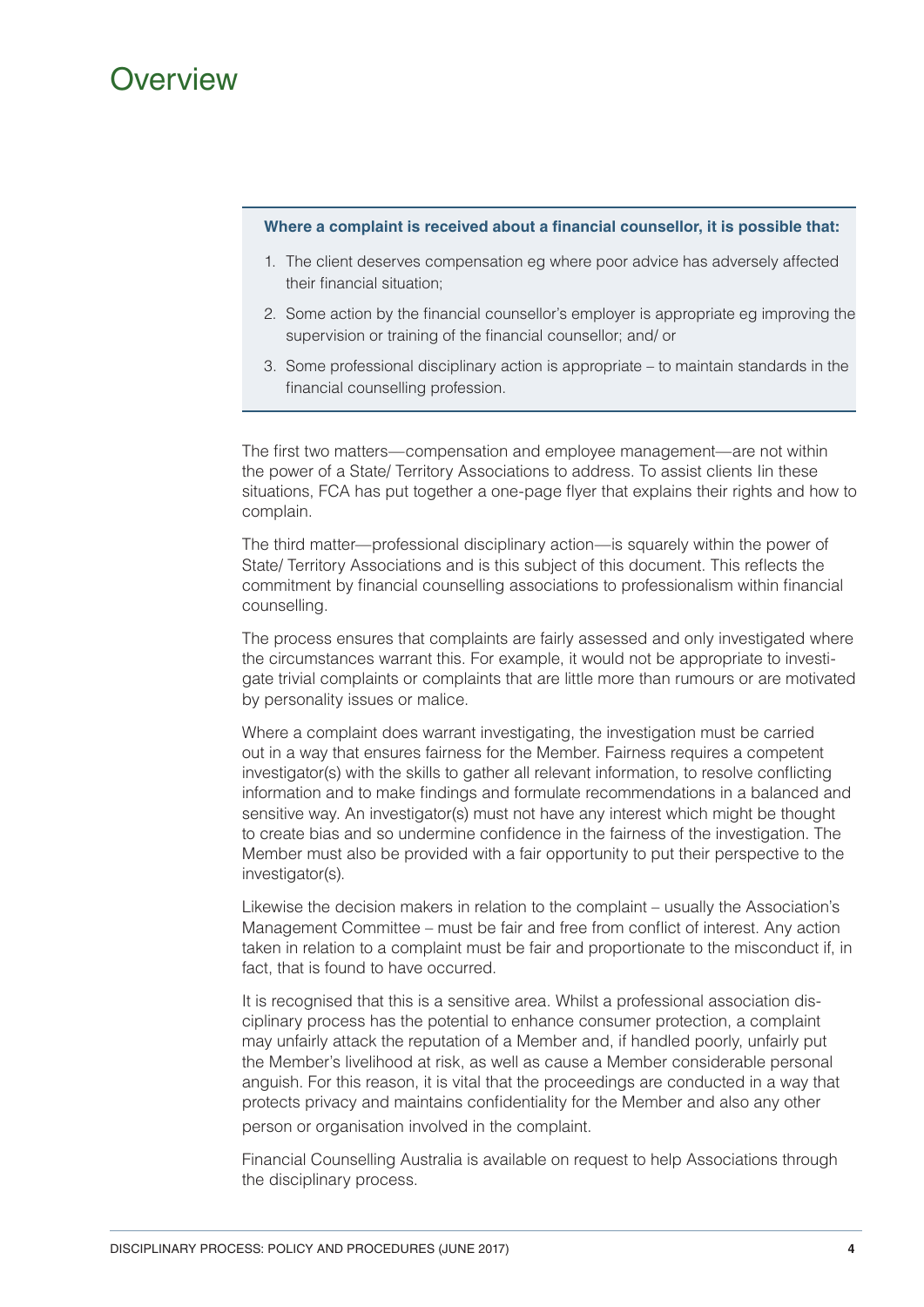### Flowchart of the Process

### Complaint ▼

Complaint made about a Member (orally or in writing) that may involve unsatisfactory professional conduct

### Discussed ▼

Discussed at next meeting of the Management Committee/Sub-Committee

(Committee members who are conflicted cannot be involved)

Yes – seek further information, advise complainant and appoint investigator **Committee decision about whether to investigate**

### Investigation ▼

Investigator advises Member (and explains process) undertakes investigation. This may include advising the employer.

### Report ▼

Investigator report with recommendation

Committee decision whether to accept recommendation

Inform complainant of outcome. Inform Member. If the decision is to suspend or terminate membership, the Member must be informed of their right of appeal.

No – dismiss and advise complainant (and possibly member)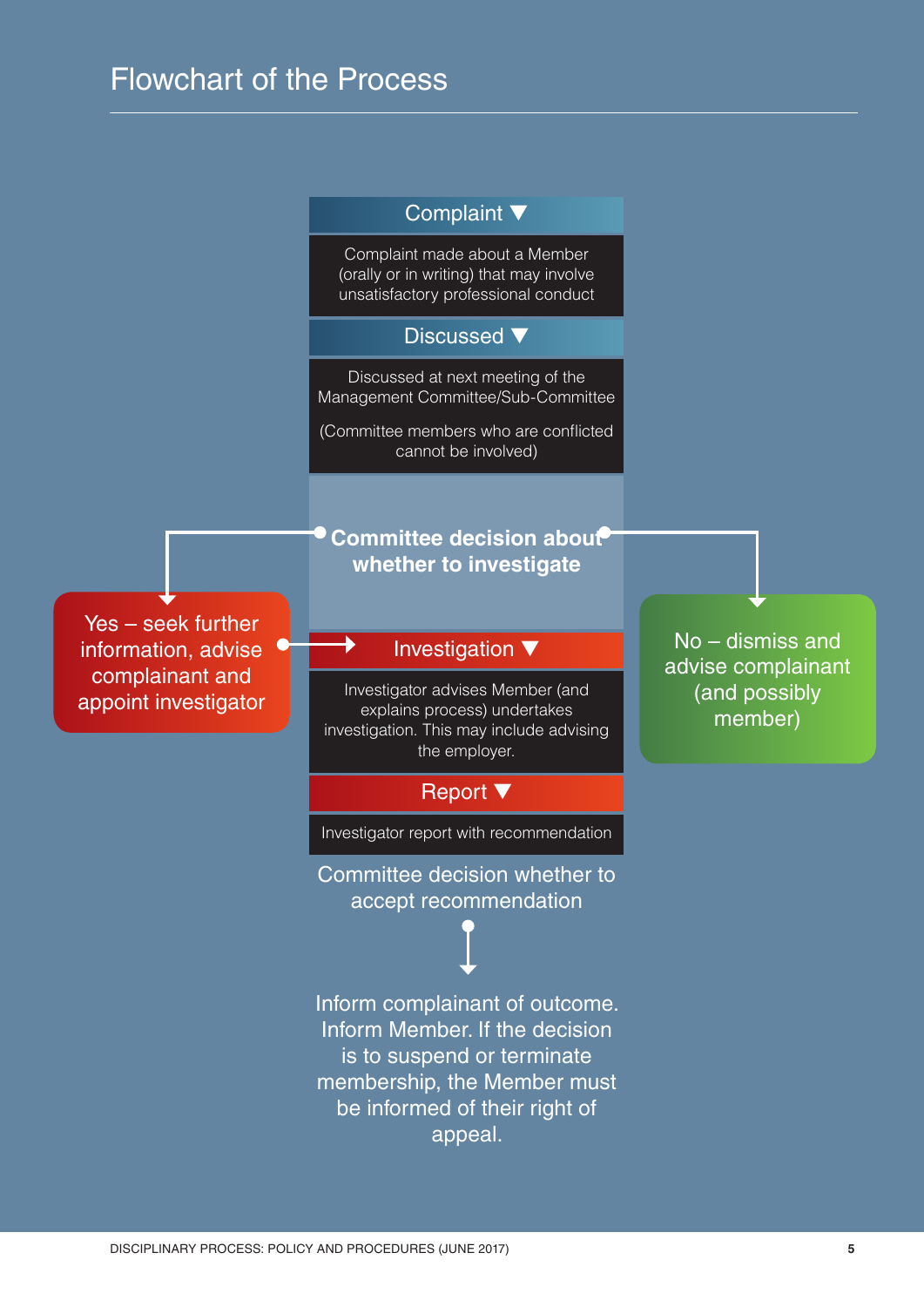### Section 1. Making a complaint



### Key issues

This section aims to minimize barriers to the making of complaints.

### 1.1. How a complaint can be made

- 1.1.1. A complaint may be made orally or in writing.
- 1.1.2. Whre a complaint is made orallly, the Association will assist if possible in reducing the complaint to writing.

### 1.2. Who can make a complaint

- 1.2.1. A potential unsatisfactory professional conduct issue may come to the attention of an Association in a range of ways, including as a result of information provided:
	- a. anonymously;
	- b. by a Member's client, employer or co-worker;
	- c. by another member of the Association;
	- d. a financial institution;
	- e. a regulator; or
	- f. via a media report.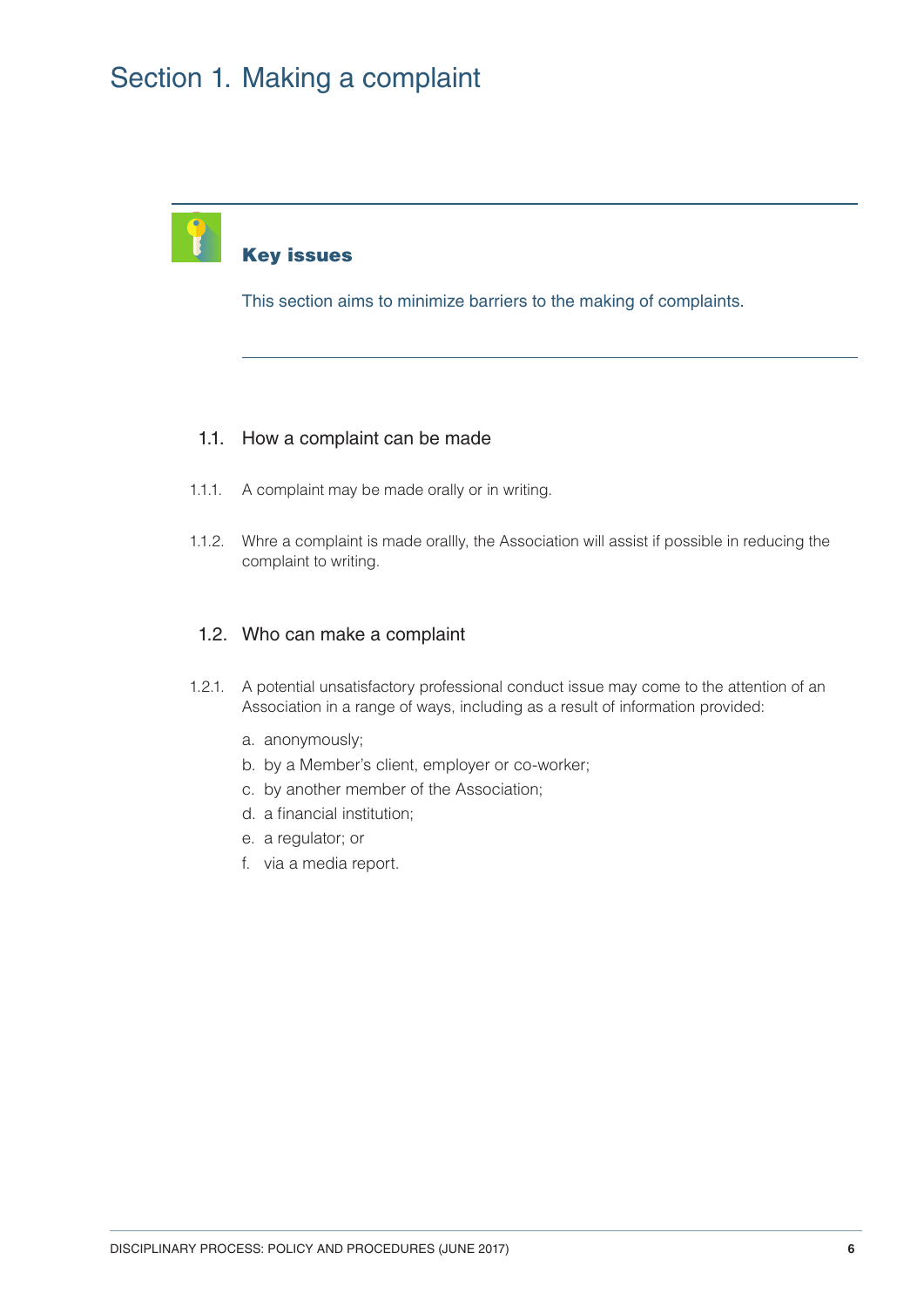### Section 2. Investigating a Complaint

### 2.1. When an investigation may be instituted

### Key issues

This part aims to ensure that there is a robust process to assess information that comes to the Management Committee that could suggest unsatisfactory professional conduct on the part of a Member.

- Information needs to be promptly assessed to determine the appropriate action.
- The assessment process needs to filter out matters that are not of substance or constitute an abuse of the disciplinary process.
- 2.1.1. Where a member of the Association's Management Committee becomes aware of an event, complaint, allegation or anything else that may constitute unsatisfactory professional conduct on the part of a Member, the Management Committee member is expected to raise the matter at the next meeting of the Management Committee (or if the matter is urgent to seek an extraordinary meeting to address the issue).
- 2.1.2. At that next Management Committee meeting or extraordinary meeting, the Management Committee must consider the matter.
- 2.1.3. Management Committee members must disclose any conflict of interest and, if they are conflicted, they must exclude themselves from any further involvement. If all Management Committee members are conflicted, the complaint must be passed on to the Financial Counselling Association which will assume all of the obligations under the Policy and Procedure that would otherwise rest with the Management Committee.

### **Example of a conflict**

- The Management Committee member has initiated the complaint or is mentioned in the complaint.
- The Management Committee member has a close personal relationship with the Member implicated in the matter, for example, close friend, a family member or is co-worker at the same employer agency.
- The Management Committee member has a close personal relationship with the complainant, for example, close friend or a family member.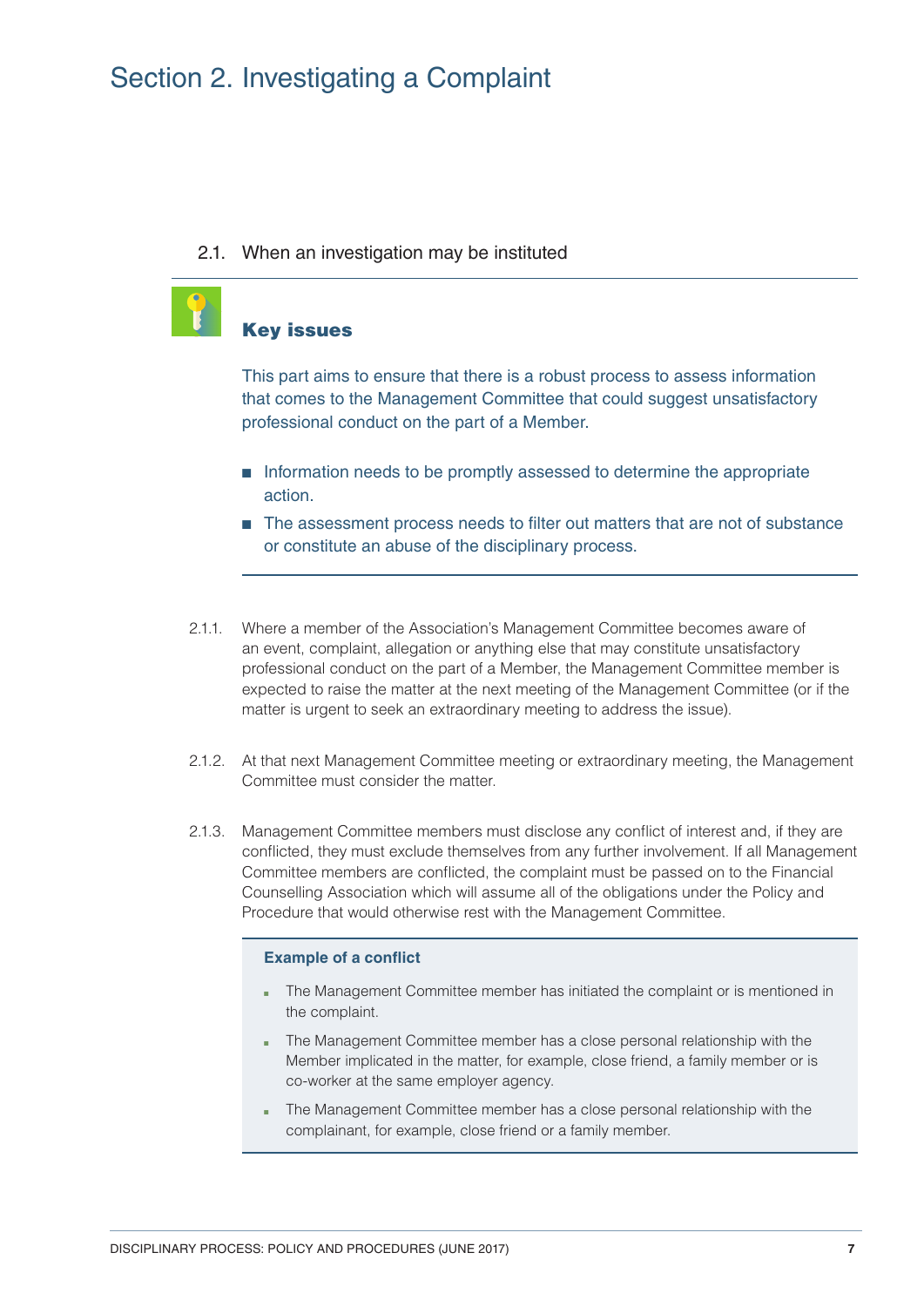#### **Example of something that is not a conflict**

- The Management Committee member knows the Member implicated in the matter, for example, previously worked for the same employer agency.
- 2.1.4. The Management Committee must then assess the information and decide what action to take. This may include:
	- a. dismissing the matter on the basis that it does not warrant investigation, for example, because the matter appears not to be of substance or to be little more than a rumour or to have been motivated by personality issues or malice;
	- b. seeking further information about the matter; or
	- c. deciding that an investigation should be instituted.
- 2.1.5. Factors that will be relevant for the Management Committee in this initial assessment will include:
	- a. the seriousness of the matters involved;
	- b. the extent of specification and substantiation of the allegations that have been made;
	- c. whether or not a complaint is made in writing and whether or not on an anonymous basis; and
	- d. whether or not the complainant has a vested interest that may affect the credibility of the complaint.

#### **Examples of matters that would warrant instituting an investigation:**

- A Member's employer provides the Association with information that a Member is being dismissed on the basis of repeated failures to provide responsible advice to clients.
- A Member's client complains to the Association that the Member's behavior was aggressive to the client and that the Member swore at them.
- A Management Committee member becomes aware that a Member has been charged with theft or fraud.

#### **Examples of matters that would warrant seeking further information**

- An allegation by an employer or client that the Member behaved unprofessionally without specification of the nature of the unprofessional behavior.
- An allegation by a co-worker of the Member that the Member lacks the knowledge base to provide responsible advice.
- An anonymous complaint (presumed to be from a co-worker of the Member) that the Member is encouraging clients to provide false or incomplete information to a creditor.

#### **Examples of matters that would warrant no further action**

- A personality clash between the Member and another person.
- Information that a Member's employer is providing the Member with remedial training or has restricted their scope of work pending upskilling.
- Information that a Member has been repeatedly late to work or has failed to meet other employment terms of this type.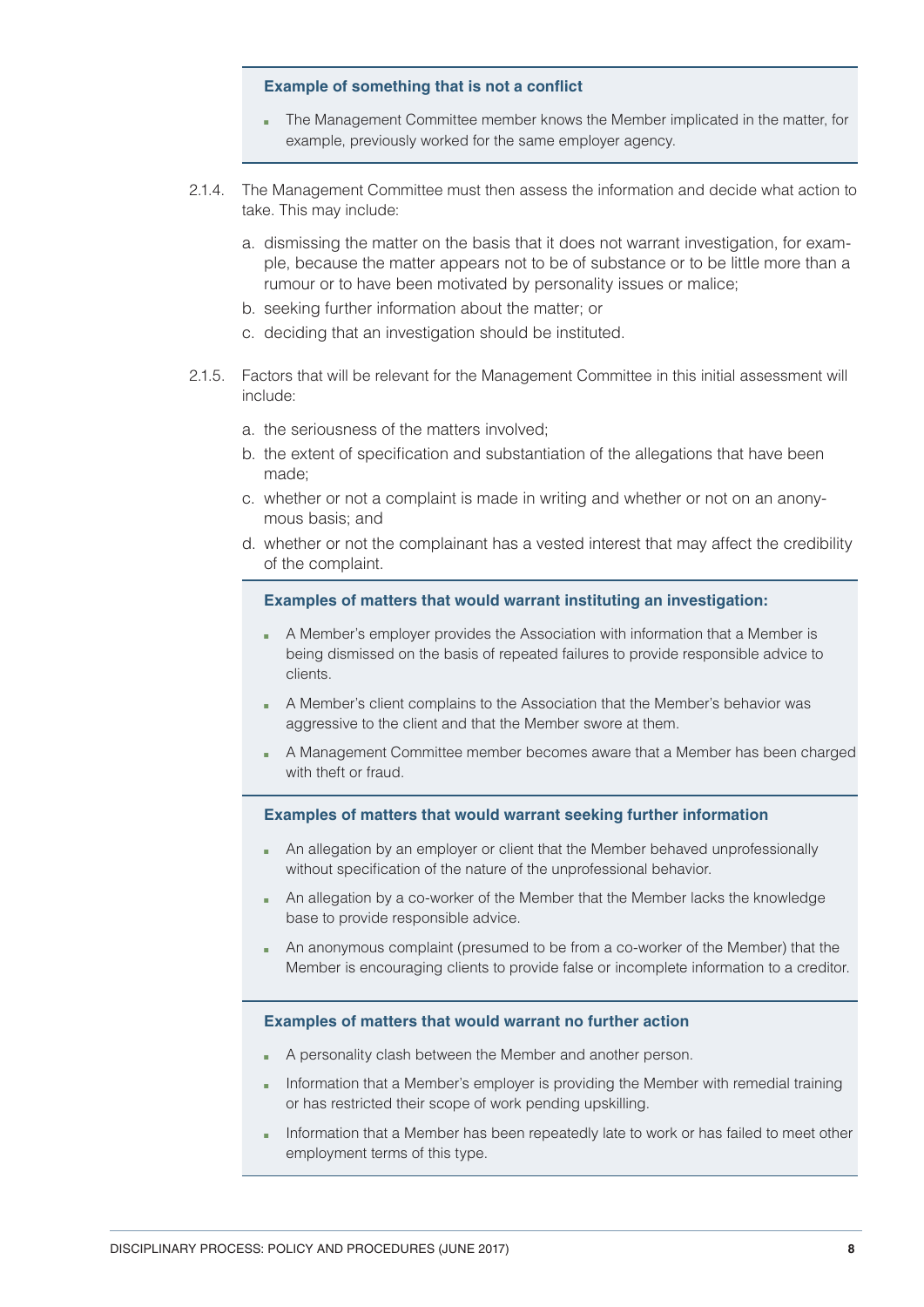### ☛ Attachment A is a checklist that can be used to help determine whether a complaint should be investigated

- 2.1.6. Where the Management Committee assesses a complaint made to it, the Management Committee will, if appropriate and practical in the circumstances, advise the complainant of what the Management Committee has decided to do in response to the complaint. (If the complaint is made anonymously for example, this would not be practical.)
- 2.1.7. Where the Management Committee has decided not to investigate a complaint, the Management Committee will tell the Member except if:
	- a. doing so would disclose the identity of the complainant; or
	- b. the Management Committee considers the complaint to be trivial, vexatious or disclosure would cause unnecessary stress to the Member.

### 2.2. How an investigation may be instituted

### Key issues

This part aims to ensure that, where a decision is made to institute an investigation, an appropriate person(s) is appointed to investigate the factual issues and the Member is given early notice and a chance to respond.

- The investigating person(s) needs to be independent and have appropriate skills.
- An efficient investigative process needs to be established, whilst recognising that a more extensive process is appropriate for very serious allegations.
- The Member must be promptly and adequately informed of the allegations and given sufficient time to respond to the allegations.
- 2.2.1. If the Management Committee decides that an investigation should be instituted, the Management Committee must appoint one or more persons to investigate and consider the matter on the Association's behalf (the Investigator).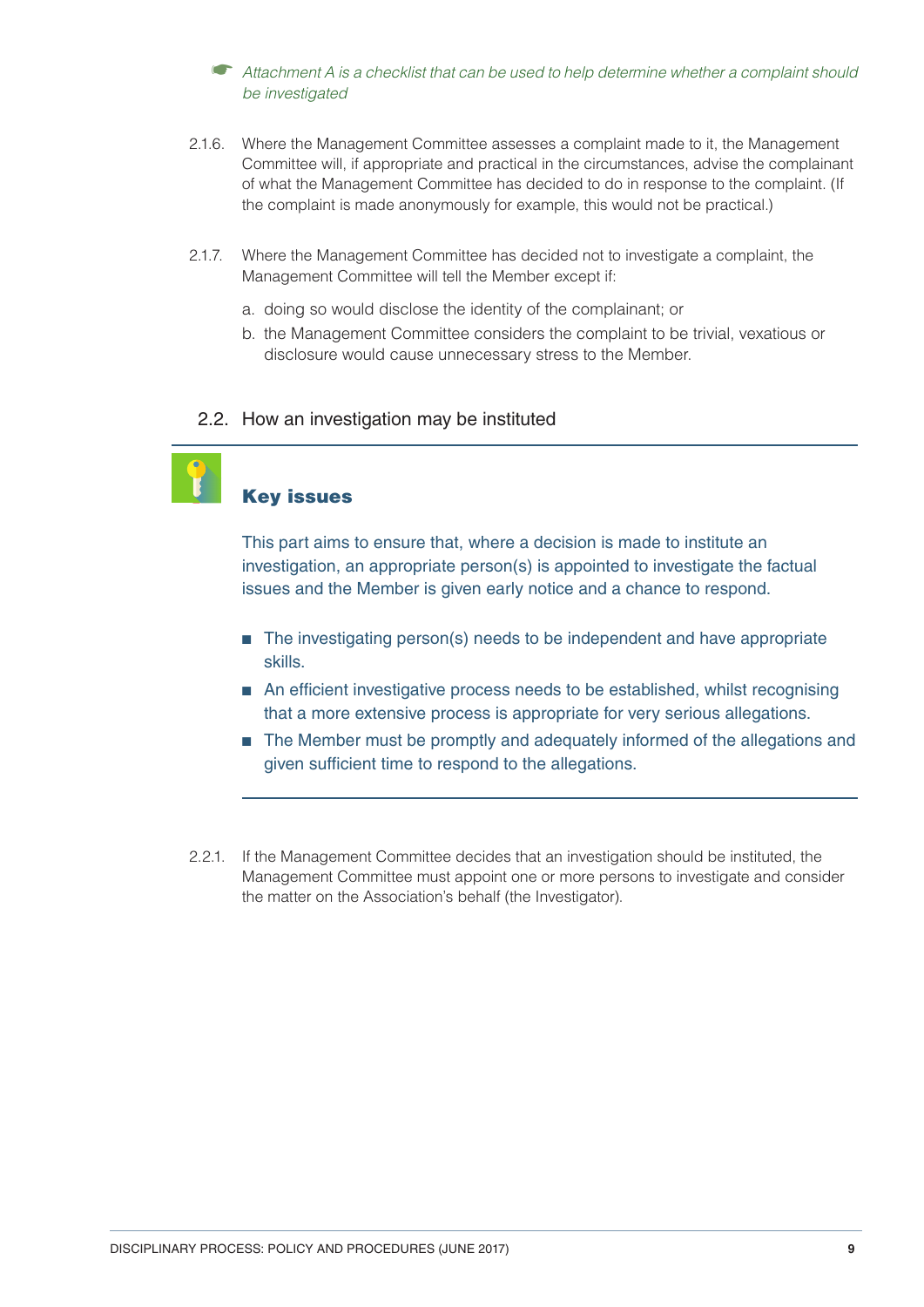- 2.2.2. The Investigator must have the skills necessary to carry out the investigation competently and sensitively. This includes the skills:
	- a. to identify and gather relevant information;
	- b. to conduct the investigation without pre-judging the issues;
	- c. to assess probity where there is conflicting information;
	- d. to interview relevant people in a way that enables the truth to emerge;
	- e. to understand and comply with privacy and confidentiality obligations; and
	- f. to make findings and formulate recommendations in an unbiased and balanced way.
- 2.2.3. So as to accord natural justice to the Member, an Investigator must be independent. This will be the case if the person does not have an involvement in the events the subject of the complaint or a connection with the complainant or the person being complained about that would give rise to a reasonable suspicion of bias on the part of the Investigator.
- 2.2.4. An Investigator may be:
	- a. a Management Committee member who is independent of the matter;
	- b. an independent external person, for example, a Financial Counsellor who is not a member of the Association or an executive of Financial Counselling Australia (FCA) or a lawyer; or
	- c. a Panel comprising two or more persons both of whom must be independent; or
	- d. a Management Committee member of another State or Territory financial counselling association who is independent of the matter.
- 2.2.5. Where a Management Committee is considering the appointment of an external person, the Management Committee may want to ask the FCA to recommend someone, for example, a person who has fulfilled a similar role for other FCA member associations.

#### **Examples of factors that would be relevant in deciding who to appoint**

■ Whether all members of the Management Committee are independent so far as the matter is concerned

If a Management Committee member has a close relationship with the Member or is involved in any way in the matter, that Management Committee member is conflicted and cannot be involved at all in the choice of Investigator or in the progress of the matter. Depending on the nature of the Management Committee member's conflict, it may be appropriate to utilize an external person as Investigator (not just an independent member of the Management Committee).

The seriousness of the allegations

Where there are very serious allegations that may warrant dismissal of the Member from the Association or even referral of the matter to the police, the Investigator will need to have appropriate expertise and authority. A lawyer or a 2 person Panel that includes a lawyer may be appropriate in this kind of matter.

- ☛ Attachment B is a checklist that can be used to help determine whether the proposed investigator has the skills and independence to investigate the complaint
- $\bullet$  Attachment C is a checklist that the management committee can ask the proposed investigator to complete to confirm their eligibility for the role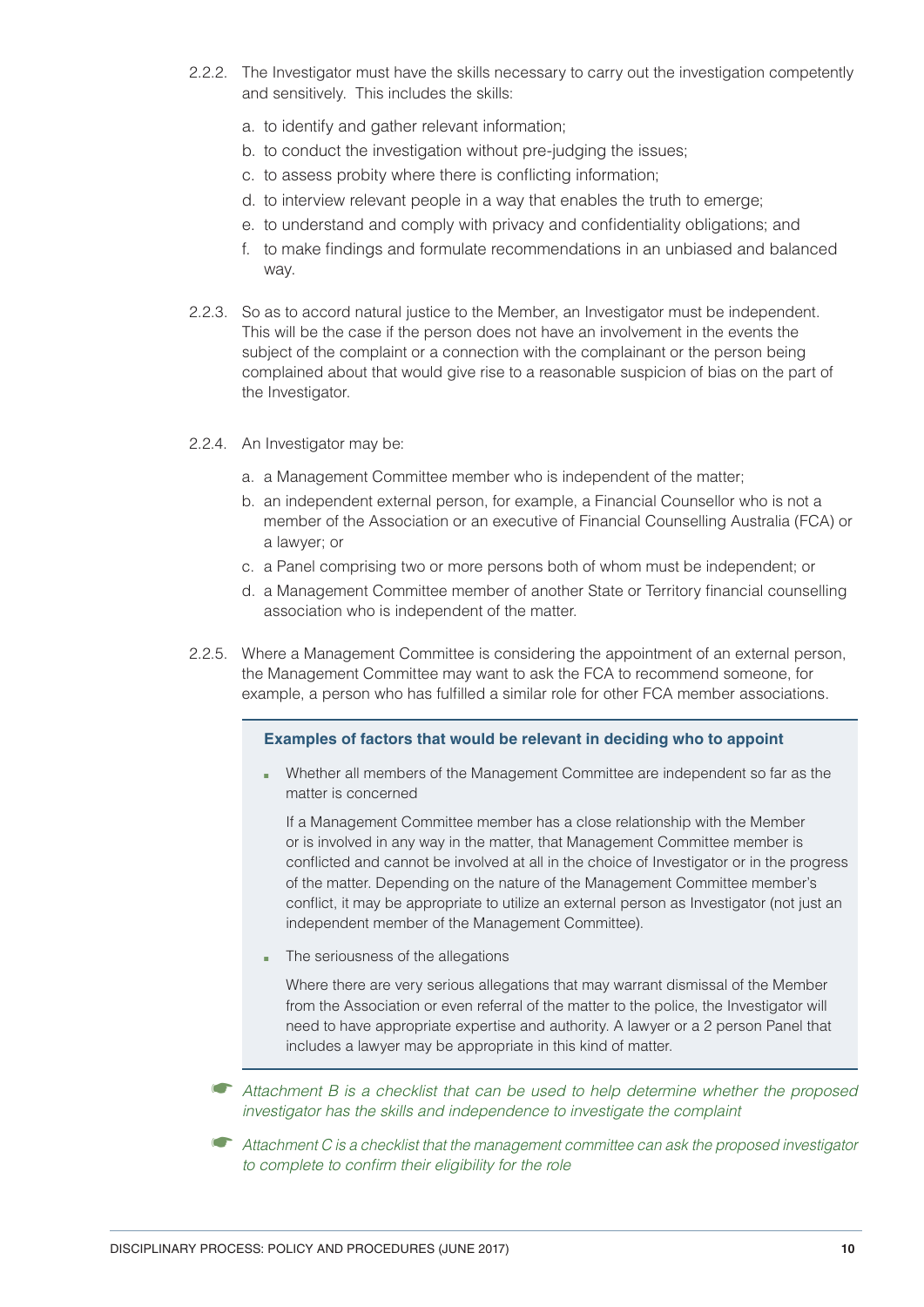- 2.2.6. The Investigator must notify the Member in writing of the following:
	- a. that the Investigator has been appointed by the Management Committee to investigate and make recommendations in relation to the matter;
	- b. the conduct that is of concern and a brief explanation of why this may constitute unsatisfactory professional conduct;
	- c. that the Member is invited to provide the Investigator with their written explanation and submissions in relation to the issues raised and the timeframe for this (usually 28 days must be provided to the Member but more or less time may be given where the Investigator deems that the circumstances make this appropriate);
	- d. that the Member may instead (or as well) talk with the Investigator to discuss the situation within the timeframe specified for written submissions; and
	- e. the disciplinary options available under the Association's Rules.

### 2.3. Ensuring the Investigation is Fair and Efficient



### Key issues

This part aims to ensure that the investigative process is fair and progressed with efficiency so that a timely result is obtained.

- Information may need to be collected from the complainant or someone else.
- The Member needs to be provided with any significant new information and provided with a fair opportunity to respond to that information.
- 2.3.1. The Investigator may gather more information by contacting the employer of the Member. If so, the complainant's permission to disclose information about the complainant will usually be required. Contact with an employer can only occur after the Member has provided his or her response to the matters raised, or if the Member has failed to respond within the timeframe set by the Investigator.
	- ☛ Attachment D is a template that the management committee can use to obtain consent from the complainant to release information about the complaint
- 2.3.2. The Investigator may also take other steps to gather more information about the relevant matter. This may occur either before or after (or both before and after) the Member provides the Investigator with his or her response to the matters raised with him or her. Depending on the nature of the complaint, steps may include:
	- a. obtaining further information from the person who raised the concerns about the Member with the Association;
	- b. reviewing any documents that pertain to the matter; and
	- c. contacting the Member by telephone to clarify relevant issues or otherwise discuss the matter.
	- ☛ Attachment E is a template that the management committee can use to seek information from a third party about the complaint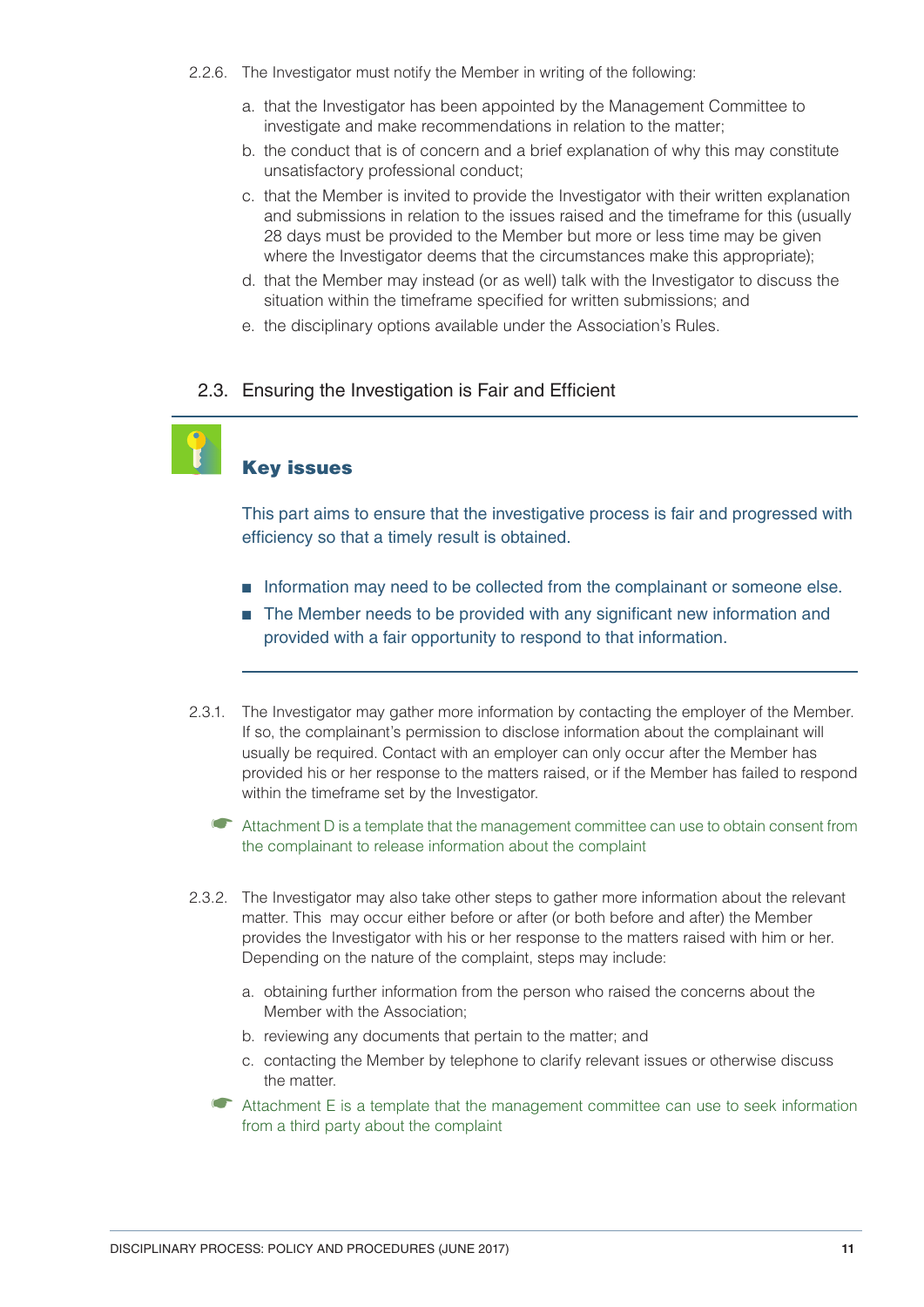- 2.3.3. If the Investigator gathers new information, the Investigator cannot rely upon this information in making their recommendations to the Management Committee, unless the Investigator first provides the information to the Member and gives a reasonable opportunity to him or her to respond to that information. This is to ensure natural justice is provided to the Member.
- 2.3.4. The Investigator must speak by phone with the Member if the Member so wishes and the Member makes themselves available within the timeframe specified in the notification referred to in section 2.2.6.
- 2.3.5. If the Investigator wishes, the Investigator may as well or instead meet with the Member in person to discuss the issues. The Investigator is not, however, obliged to comply with a request by the Member for an in-person meeting.

### 2.4. Recommendation by the Investigator



### Key issues

This part aims to ensure that an investigation leads to appropriate action being taken.

- The Management Committee needs to be responsible for deciding the action to be taken.
- The action to be taken needs to be proportionate to the seriousness of the matters that are made out.
- 2.4.1. When the Investigator has concluded the information gathering that the Investigator considers is reasonable in the circumstances, the Investigator must make a report as to the facts of the matter as they understand them and recommend to the Management Committee what action, if any, should be taken. This must not occur before the Member has responded to the Investigator, unless the Member fails to respond before the expiry of the timeframe for response specified in the notification referred to in paragraph 14.
- 2.4.2. The Investigator's recommendation may be:
	- a. that no further action should be taken;
	- b. that the Member is counselled about the matter;
	- c. that a formal warning is provided to the Member;
	- d. that the Member is required to undertake remedial action such as provide an apology to the client or employer agency or complete specified training;
	- e. that the Member is suspended from membership of the Association for a defined period or until defined action is undertaken;
	- f. that the Member's membership of the Association is terminated; or
	- g. any other action the Investigator thinks appropriate.
- 2.4.3. The cost of any training or remedial action is not the responsibility of the Association.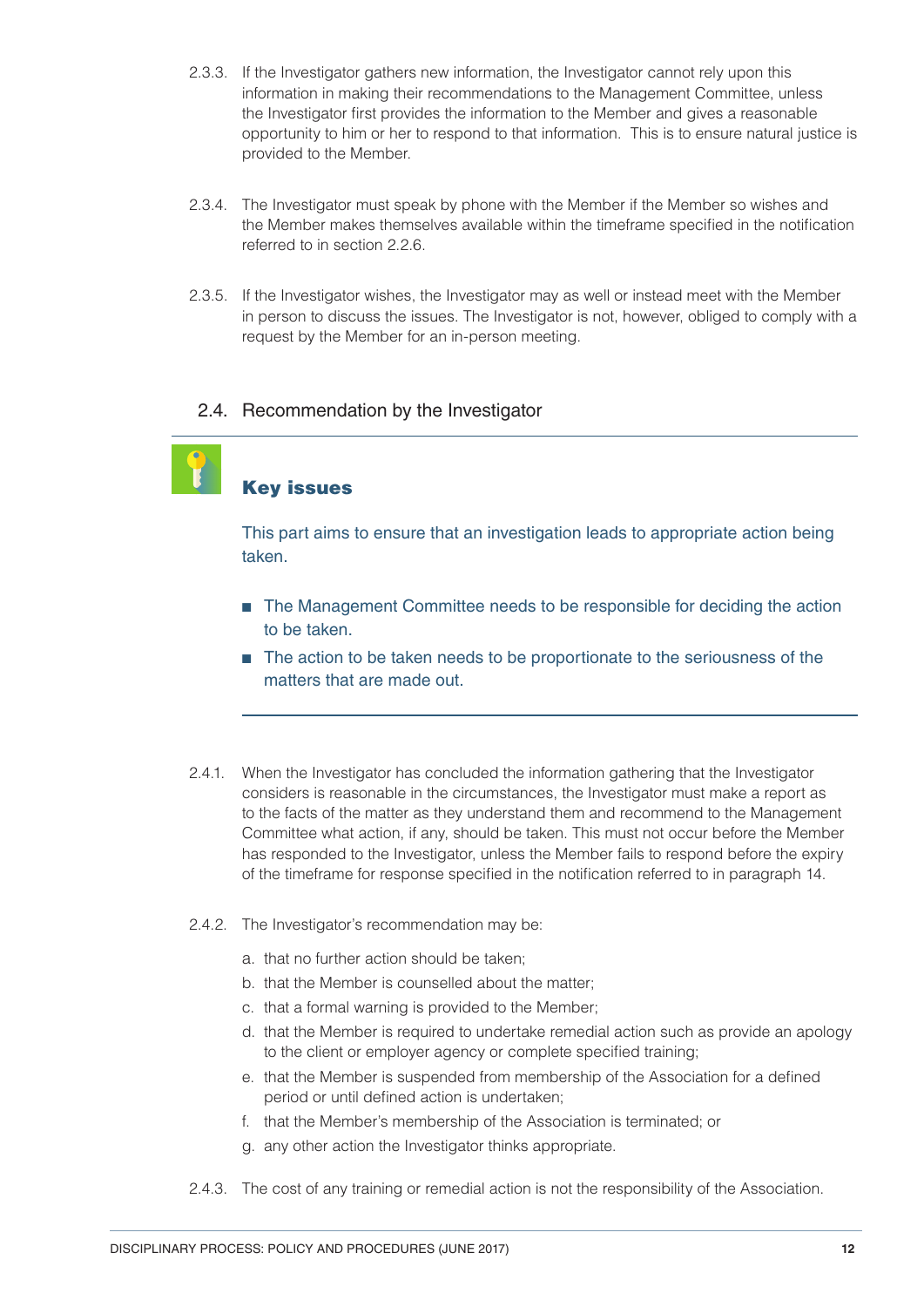### Section 3. How the Management Committee Responds to an Investigation

### 3.1. Consideration of the Investigator's Report

- 3.1.1. The Management Committee must consider the Investigator's report at the next meeting of the Management Committee (which may be a specially convened meeting for that purpose). The Management Committee may decide:
	- a. to follow the course of action in relation to the Member that is recommended by the Investigator; or
	- b. to take different action in relation to the Member from that recommended by the Investigator.

#### **Example of a matter that would warrant no further action**

■ An allegation that has not been able to be confirmed or rejected despite the Investigator's best endeavours, because the Investigator has been unable to gain access to relevant information (for example, because the client and/ or the employer of the Member has not been prepared to provide access to relevant material).

#### **Example of a matter that would warrant counselling or formal warning**

A Member who has belittled a client to an extent that has caused significant client distress.

### **Example of a matter that would warrant a request that the Member commits to undertaken further training**

A Member who has provided advice that demonstrates a significant lack of understanding of a key technical issue, thereby causing the client to incur additional expense.

#### **Example of a matter that would warrant termination of membership**

A Member who has committed fraud eg stolen money from a client or employer or provided fraudulent information to a bank to obtain a loan.

☛ Note: Termination of membership has the potential to affect a Member's ability to work as a financial counsellor and is only appropriate in the most serious cases.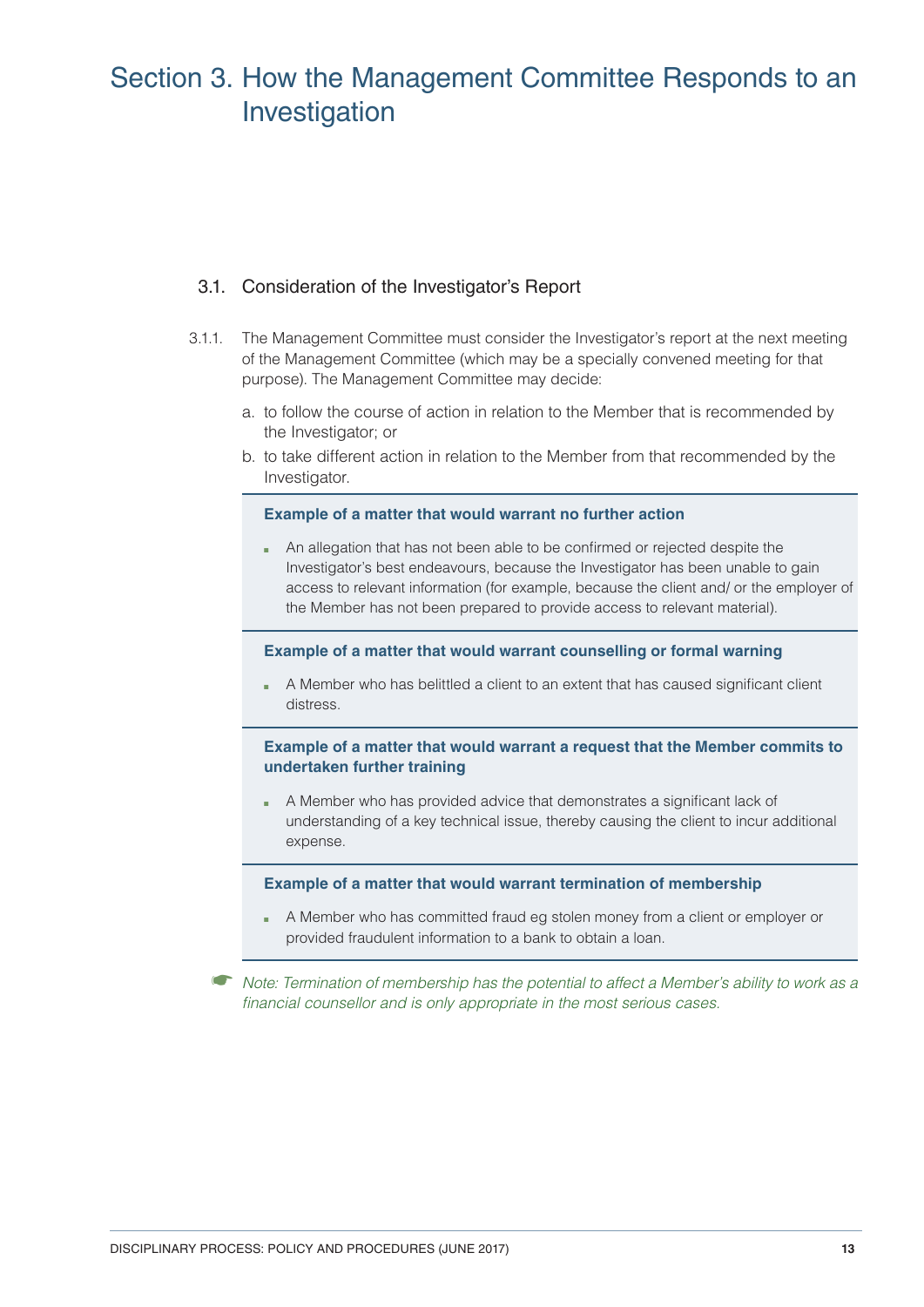### Key issues

This part aims to ensure that a Member is properly notified of the outcome of the complaint.

- The Management Committee needs to notify the Member promptly and in writing.
- Where formal remedial action is decided upon, reasons need to be given.
- Where appeal rights exist, the Member needs to be told of these rights.
- 3.2.1. The Management Committee must promptly notify the Member in writing of their decision in relation to the matters investigated.
- 3.2.2. Where the Management Committee decides to issue a formal warning, to require the Member to undertake a remedial action or to suspend or terminate the Member's membership of the Association, the Management Committee must provide reasons as to why the Committee considers this course of action to be appropriate.
	- ☛ Attachment F is a template that the management committee can use for this purpose
- 3.2.3. If the Management Committee decides to require the Member to undertake any remedial action or decides to suspend or terminate the Member's membership of the Association, the Management Committee must in its notification to the Member provide information about his or her appeal rights.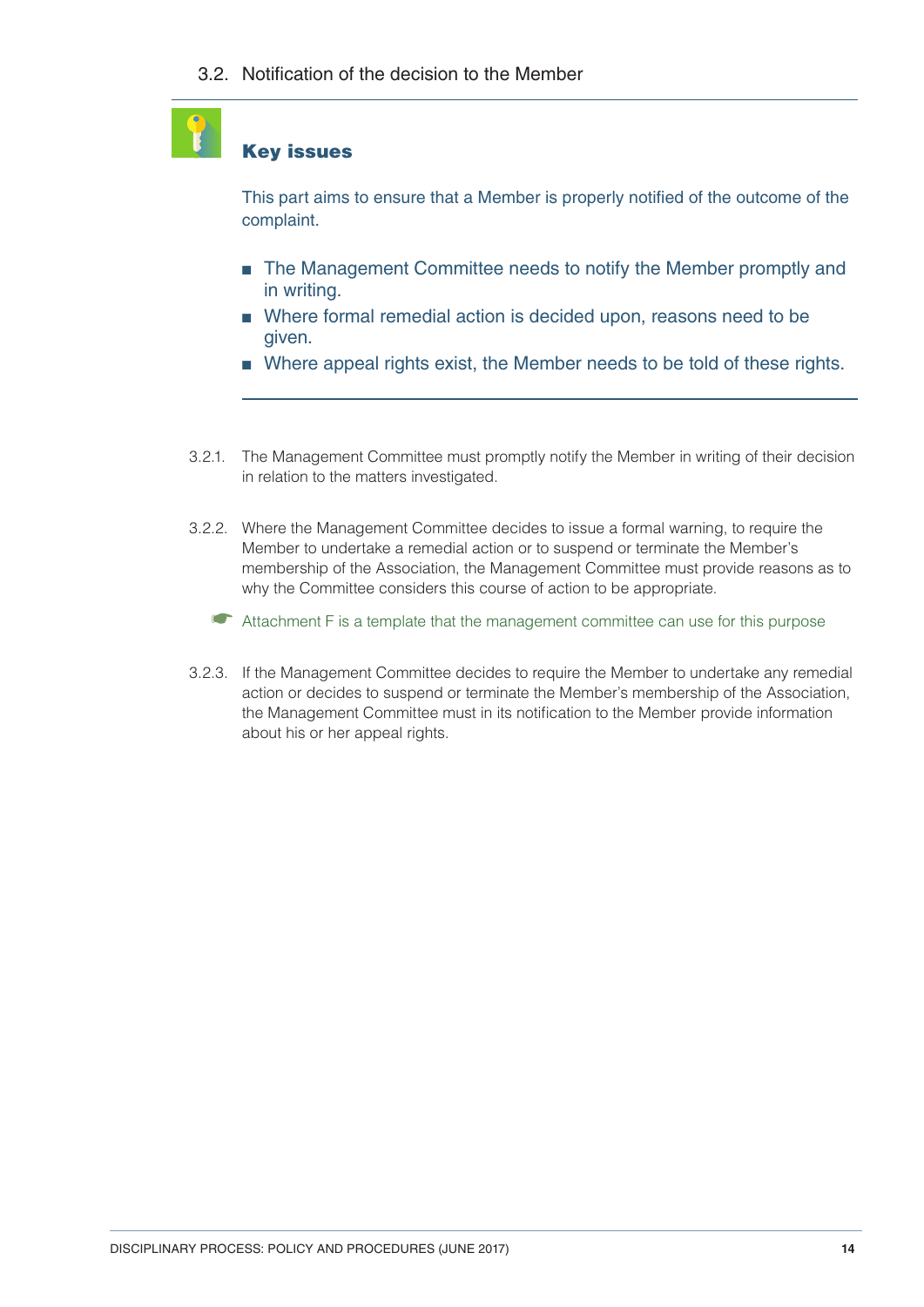### Key issues

This part aims to ensure that a Member has the benefit of a fair right of appeal where the Management Committee requires the Member to undertake any remedial action or to suspend or terminate the Member's membership of the Association. This is because action of this kind has the potential to affect the Member's reputation and livelihood. The appeal process needs to be timely, fair and respectful.

- The matter needs to be brought to an appropriately timely conclusion so there needs to be a time limit for the exercise of appeal rights.
- To ensure a breadth of perspective, the appeal needs to be decided by a Panel rather than a single person decision maker.
- To provide independence, the appeal needs to be considered by those who have not previously been involved in the decision.
- To maximise fairness, the Member needs to be able to make oral and written submissions to the Panel.
- Again to maximise fairness, the Panel needs to provide written reasons for its decision.
- To prevent a person effectively circumventing a suspension or membership termination by moving State and joining another FCA member association, all FCA member associations need to have access to the names of all Members whose membership is suspended or terminated.
- 4.2.1. Where a Member is notified that the Management Committee has decided to require the Member to undertake remedial action or to suspend or terminate their membership of the Association, the Member is entitled in the 28 days after receipt of that notification to appeal that decision.
- 4.2.2. The Management Committee must appoint a Panel comprising three persons to consider an appeal. The Panel must not include the Investigator who investigated the matter or any member of the Management Committee. Apart from these restrictions, the Management Committee may choose any independent person they consider to have the appropriate skills and experience to be a part of the Panel so that they approach their task without pre-judgement.
- 4.2.3. A Panel must offer to meet with a Member to hear in person why the Member believes that the Management Committee's decision is not appropriate. In addition, the Panel must provide the Member with 14 days to provide a written submission (additional time may be given if the Panel considers this appropriate).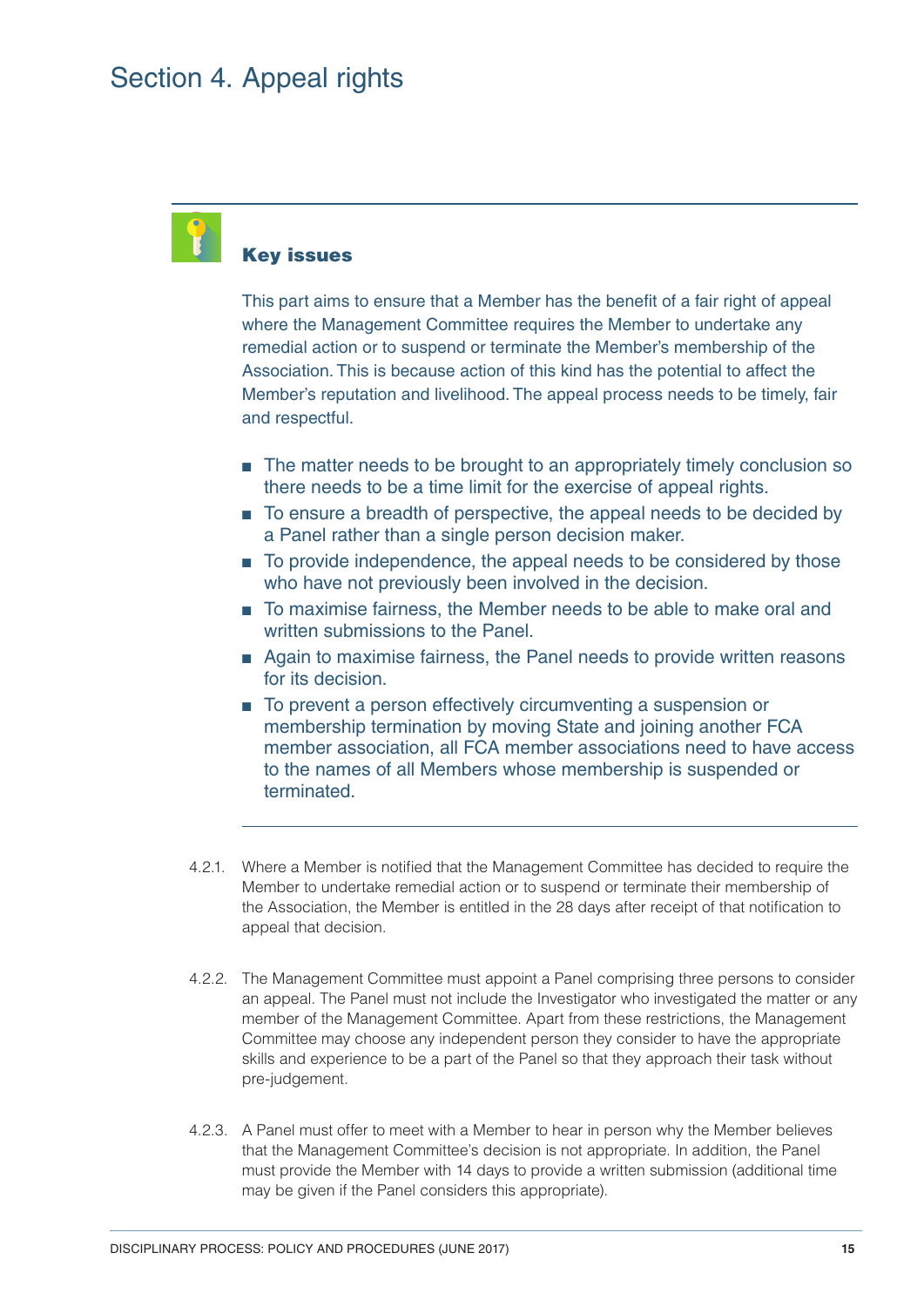- 4.2.4. The Panel may if it wishes collect further information from any other person. If the Panel gathers new information, the Panel cannot rely upon this information in making their decision unless the Panel first provides the information to the Member and gives a reasonable opportunity to him or her to respond to that information. This is to ensure natural justice is provided to the Member.
- 4.2.5. The Panel may decide:
	- a. to uphold the Management Committee's decision to require the Member to undertake remedial action or to suspend or terminate the Member's membership of the Association (as applicable); or
	- b. to substitute a different decision for that made by the Management Committee.
- 4.2.6. The Panel must promptly notify the Member and the Management Committee in writing of their decision in relation to the matters appealed, giving reasons for their decision. A Panel decision is final.
- 4.2.7. Once a Panel has determined an appeal, or time has elapsed within which an appeal can be sought, the Management Committee may record in a suspensions and terminations register the details of the person who has been suspended and terminated. This register may be available to other associations that are FCA members.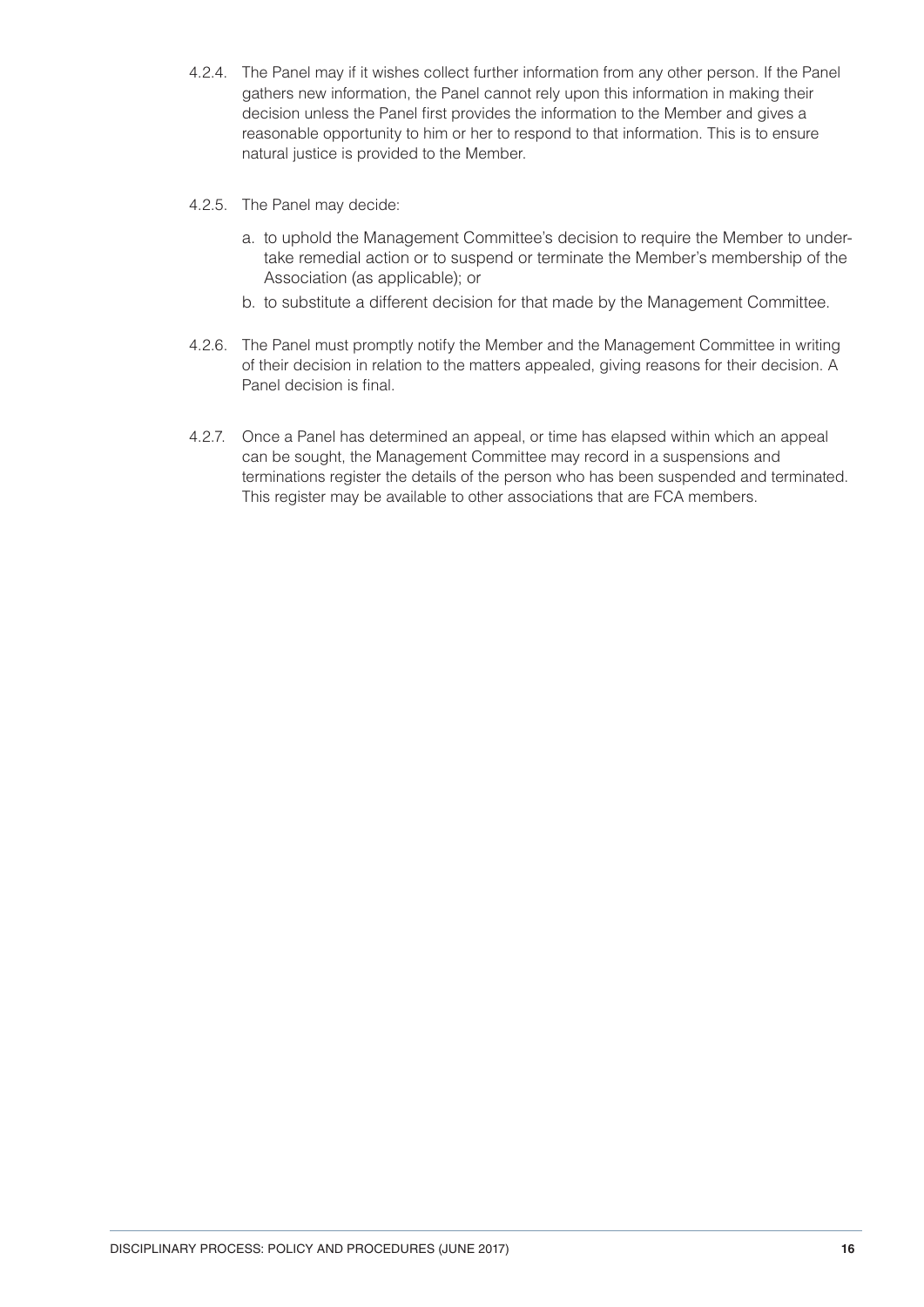### Section 5. Other Matters

5.1. Providing Information to complainants



### Key issues

This part aims to ensure that where a complainant is told that their complaint about a Member will be investigated, the complainant's legitimate interest in the matter is recognised, whilst recognising privacy constraints.

- ☛ Attachment G is a checklist that the management committee can use to check that privacy procedures are adequate
- 5.1.1. Where the Management Committee informs the complainant that it has decided to investigate a complaint (see paragraph 8), the Management Committee must take reasonable steps to keep the complainant informed of the progress of the matter (if the complainant so wishes). This does not, however, override the Management Committee's privacy and confidentiality obligations.

### 5.2. Management Committee role

### Key issues

This part recognises the Management Committee's responsibility to ensure a fair disciplinary process that complies with confidentiality and privacy requirements.

- 5.2.1. The Management Committee must implement this Policy and Procedure in a way that recognises the responsibilities of professionalism, whilst ensuring compliance with confidentiality and privacy obligations and fairness to the Member. Where the Management Committee have reasonably tried to carry out their responsibilities in this way, the Management Committee cannot be held liable for any loss of reputation, loss of income, hurt or other consequences of this Policy and Procedure.
- 5.2.2. Management Committee members must disclose any conflict of interest in relation to a complaint and, if they are conflicted, must exclude themselves from involvement in the matter.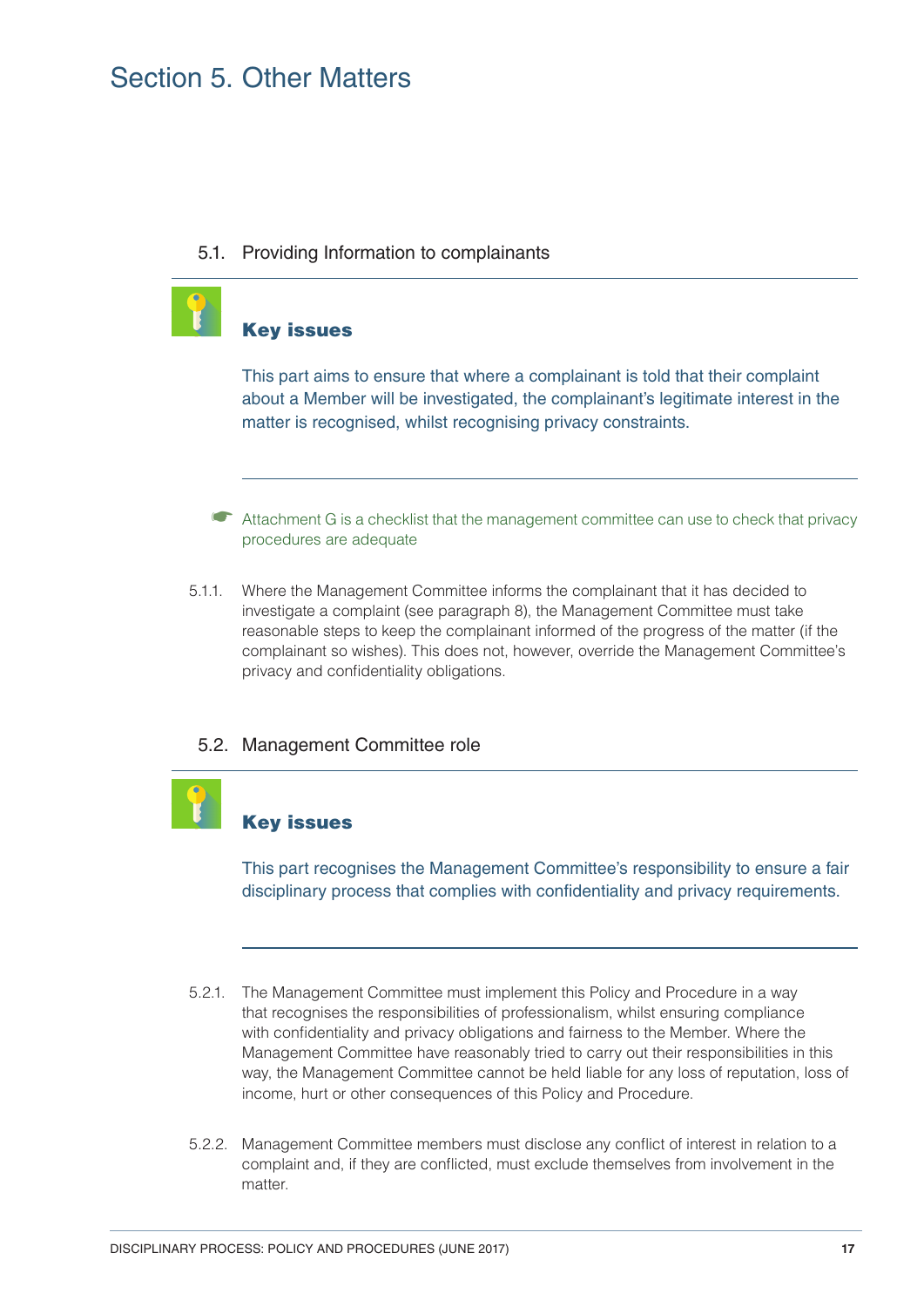- 5.2.3. The Management Committee may delegate to a sub-committee any or all of their responsibilities under this Policy and Procedure including:
	- a. assessing an event, complaint, allegation or anything else that may constitute unsatisfactory professional conduct on the part of a Member and deciding whether an investigation should be instituted and, if so, who the Investigator should be;
	- b. considering the report and recommendations of an Investigator and deciding whether any action should be taken and if so what action;
	- c. where an appeal right exists and is exercised, appointing a Panel to consider the appeal; and
	- d. keeping complainants informed in accordance with paragraphs 8 and 32.
- 5.2.4. In no circumstance is the Management Committee entitled to recover any costs from the Member the subject of a complaint, for example, costs of investigation or the costs of an appeal Panel.
- 5.2.5. The Management Committee must maintain a register of all matters that are assessed under paragraph 6 and whether an investigation was instituted. The register must record the name and details of the relevant Member and the name of any Management Committee Member who was excluded from involvement in the matter on the basis that they were conflicted. The register must also record the outcome of the matter, for example, dismissal of the matter, formal warning of the Member, termination of the Member's membership of the Association etc.
- 5.2.6. Where a Member has had their membership of the Association suspended or terminated, the Management Committee must provide this information to the FCA so that this information can be made available to other financial counselling associations.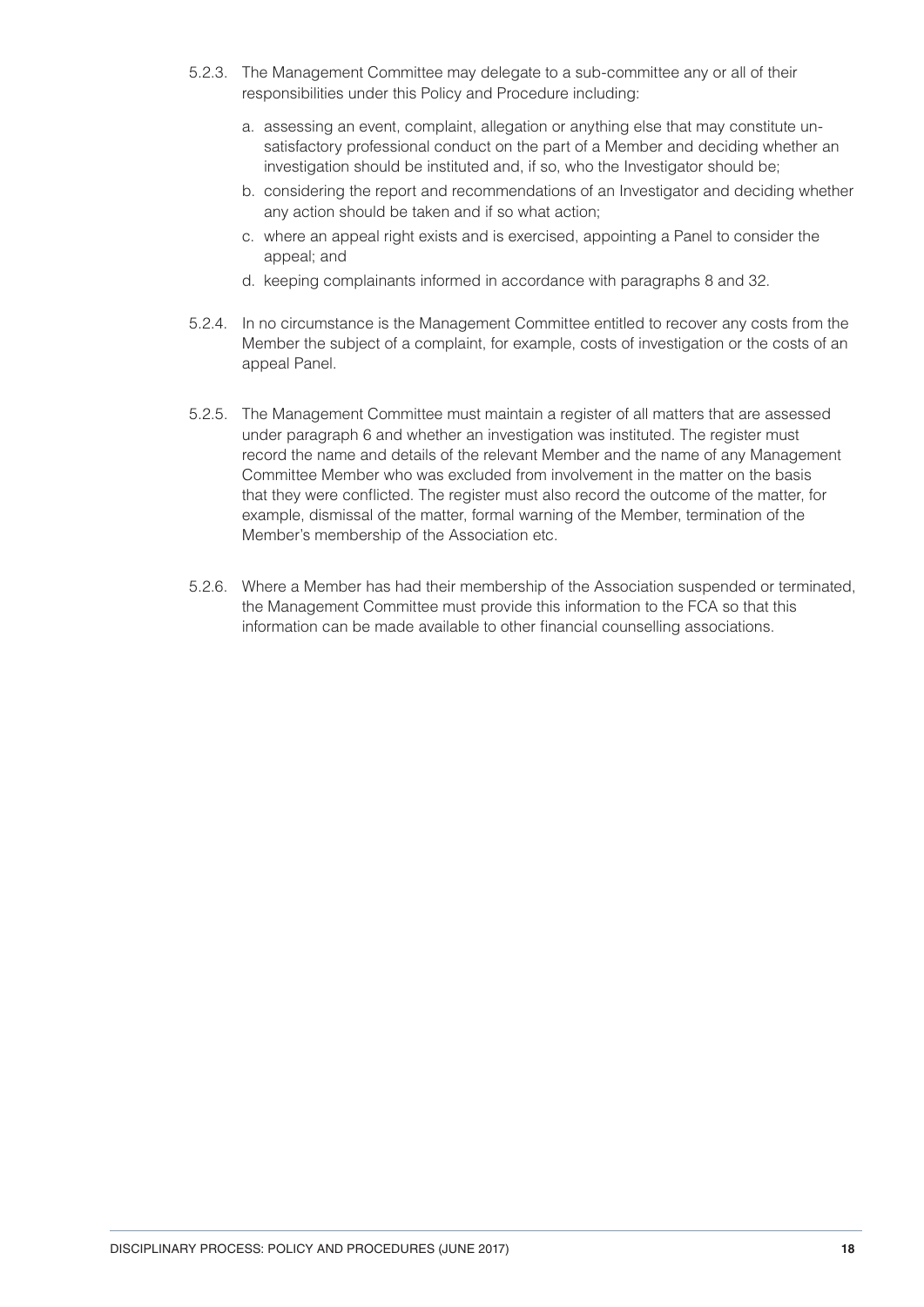### Attachment A

A checklist that can be used to help determine whether a complaint should be investigated.

| <b>Issue</b>                                                                                                                                                                                                    | Response - giving brief reasons |
|-----------------------------------------------------------------------------------------------------------------------------------------------------------------------------------------------------------------|---------------------------------|
| 1. Does the complaint raise matters that if true are<br>serious?                                                                                                                                                |                                 |
| 2. Does the complaint have a level of specification or<br>substantiation that give it credibility?                                                                                                              |                                 |
| 3. Does the complainant have a vested interest or is<br>there a prior history that creates reasonable doubt<br>about the credibility of the complaint?                                                          |                                 |
| 4. If the complaint is oral or anonymous, is this<br>suggestive of rumour-mongering or malice $-$ or<br>are there special circumstances that suggest that<br>despite this the complaint should be investigated? |                                 |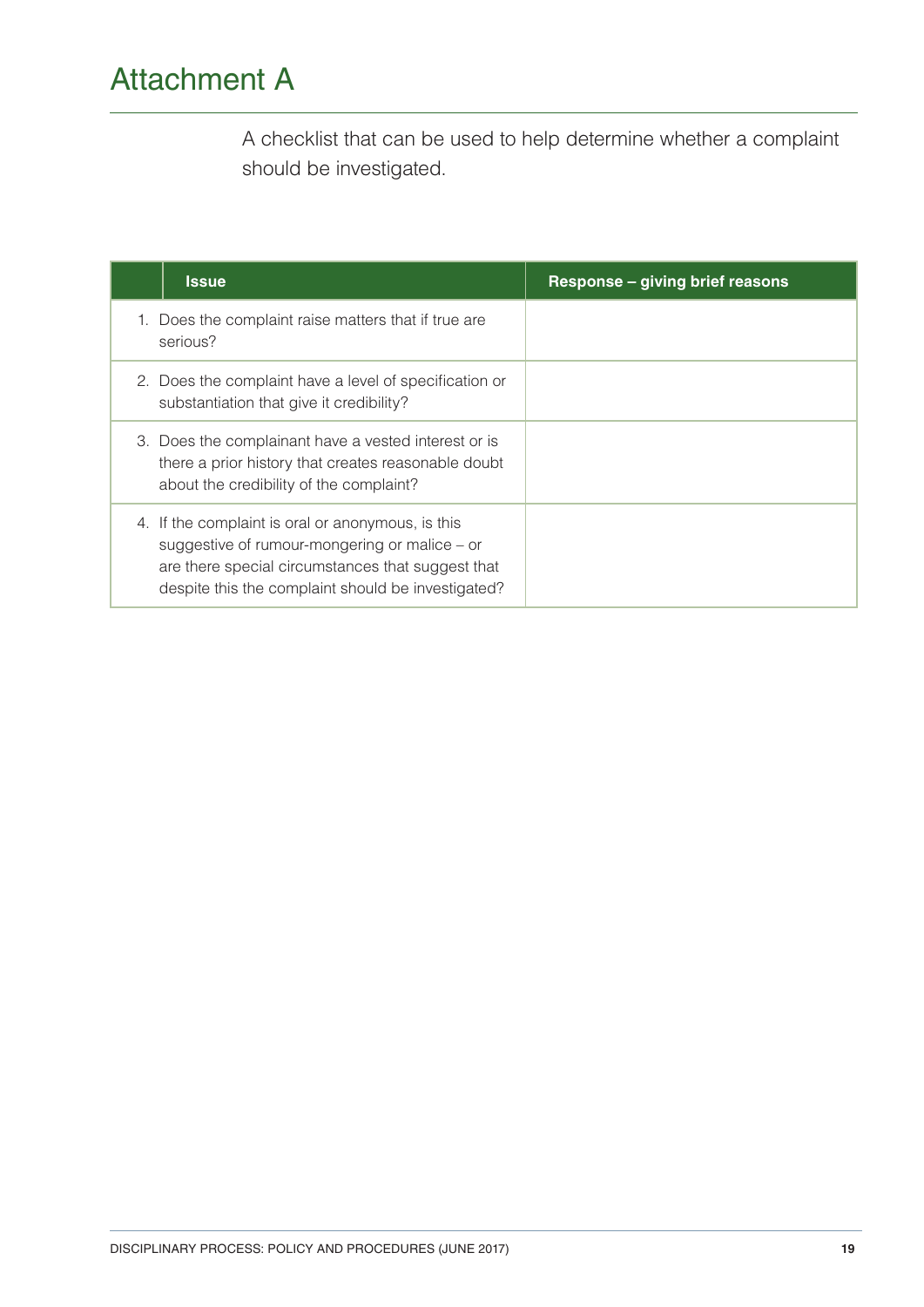### Attachment B

A checklist that can be used to help determine whether the proposed investigator has the skills and independence to investigate the complaint.

| <b>Issue</b>                                                                                                                                    | Response - giving brief reasons |
|-------------------------------------------------------------------------------------------------------------------------------------------------|---------------------------------|
| 1. Does the person have any connection with the<br>relevant events, the complainant or the person<br>being investigated?                        |                                 |
| 2. Is the person sensitive to the significant<br>ramifications for the person being investigated<br>and possibly others involved in the matter? |                                 |
| 3. Has the person experience in identifying and<br>gathering relevant information for the purposes<br>of an investigation?                      |                                 |
| 4. Has the person experience in interviewing<br>people for the purposes of an investigation?                                                    |                                 |
| 5. Has the person experience in assessing probity<br>where gathered information is conflicting?                                                 |                                 |
| 6. Does the person understand their legal<br>obligations ie natural justice, privacy and<br>confidentiality, obligation not to defame?          |                                 |
| 7. Has the person experience in making<br>investigation findings and recommendations?                                                           |                                 |
| 8. Does the person have good judgement?                                                                                                         |                                 |
| 9. Does the person have the time to pursue the<br>investigation in a timely way?                                                                |                                 |
| 10. Does the person have coverage under a<br>professional indemnity insurance policy for their<br>work in carrying out the investigation?       |                                 |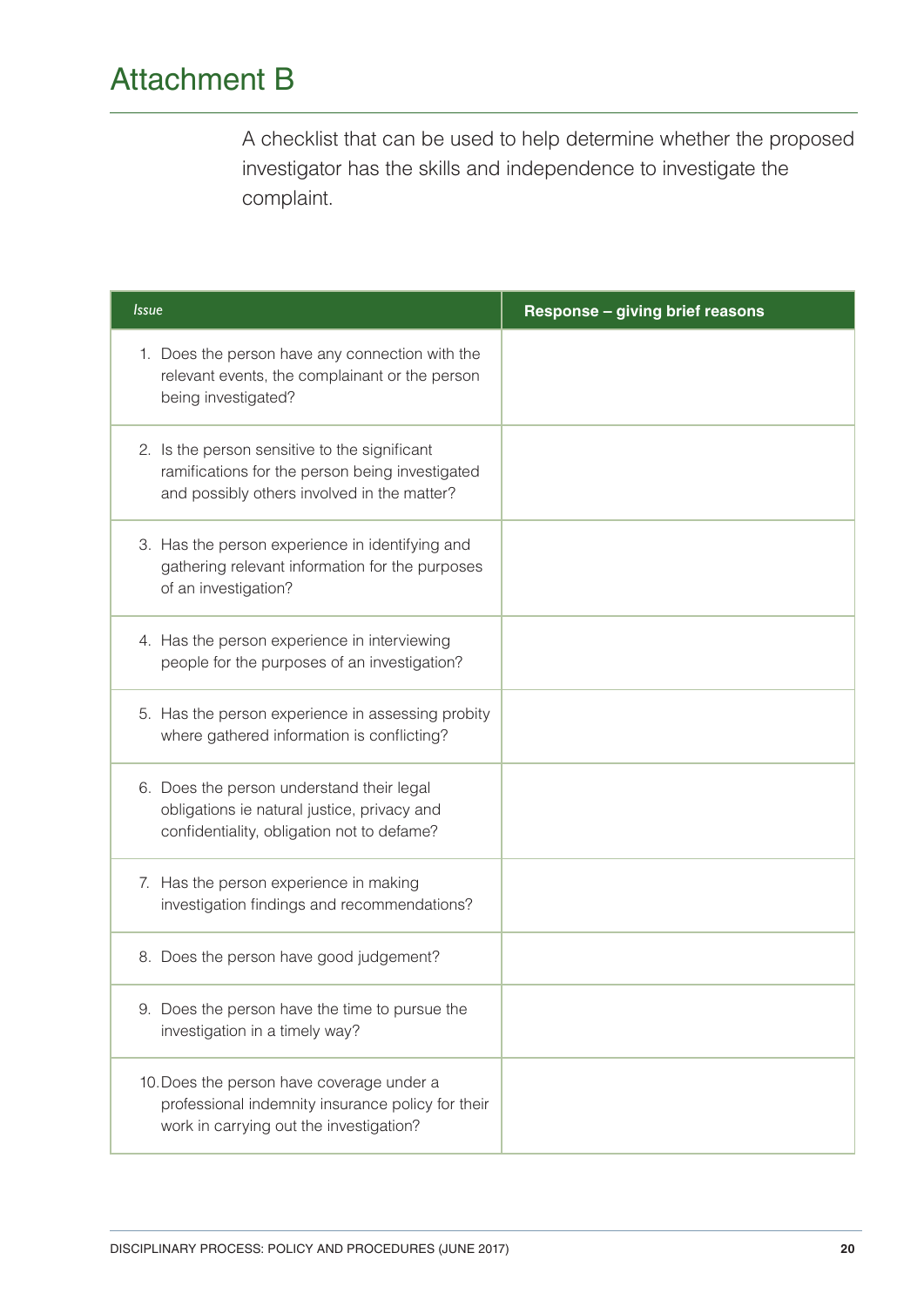## Attachment C

A checklist that the management committee can ask the proposed investigator to complete to confirm their eligibility for the role.

| <i><u><b>Issue</b></u></i>                                                                                                                | Response - where you indicate you have<br>previous experience please provide brief<br>details |
|-------------------------------------------------------------------------------------------------------------------------------------------|-----------------------------------------------------------------------------------------------|
| 1. Do you have any connection with the relevant<br>events, the complainant or the person being<br>investigated?                           |                                                                                               |
| 2. Are you aware of the significant ramifications for<br>the person being investigated and possibly others<br>involved in the matter?     |                                                                                               |
| 3. Do you have previous experience in identifying<br>and gathering relevant information for the<br>purposes of an investigation?          |                                                                                               |
| 4. Do you have previous experience in interviewing<br>people for the purposes of an investigation?                                        |                                                                                               |
| 5. Do you have previous experience in assessing<br>probity where gathered information is conflicting?                                     |                                                                                               |
| 6. Do you understand an investigator's legal<br>obligations ie natural justice, privacy and<br>confidentiality, obligation not to defame? |                                                                                               |
| 7. See http://www.liv.asn.au/PDF/News/                                                                                                    |                                                                                               |
| 8. Journal/Write/2011DefamationFactSheet                                                                                                  |                                                                                               |
| 9. Do you have previous experience in making<br>investigation findings and recommendations that<br>require good judgement?                |                                                                                               |
| 10. Do you have the time to pursue the investigation in<br>a timely way?                                                                  |                                                                                               |
| 11. Do you have coverage under a professional<br>indemnity insurance policy for your work in<br>carrying out this investigation?          |                                                                                               |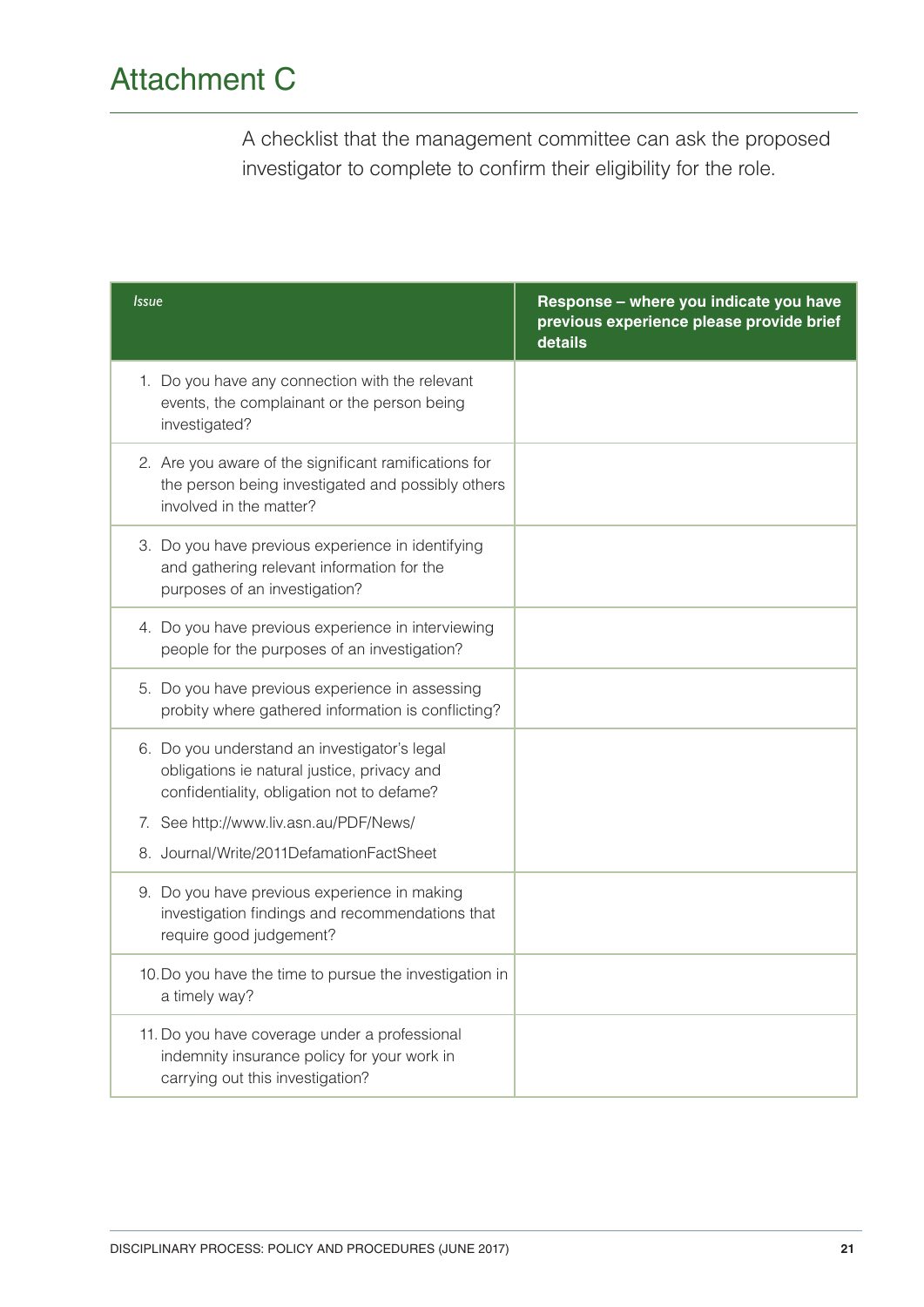### Attachment D

A template document that the management committee can use to obtain consent from the complainant to release information about the complaint

I have made a complaint to [name of Association] about a Financial Counsellor that is one of the Association's Members.

The Association has advised me that to investigate this complaint, it will need to seek information from [set out who will need to be approached eg the Financial Counsellor's employer].

I consent to the Association providing details of my complaint to [insert name of the person/ organisation that will be approached] for that purpose.

Name of complainant

Date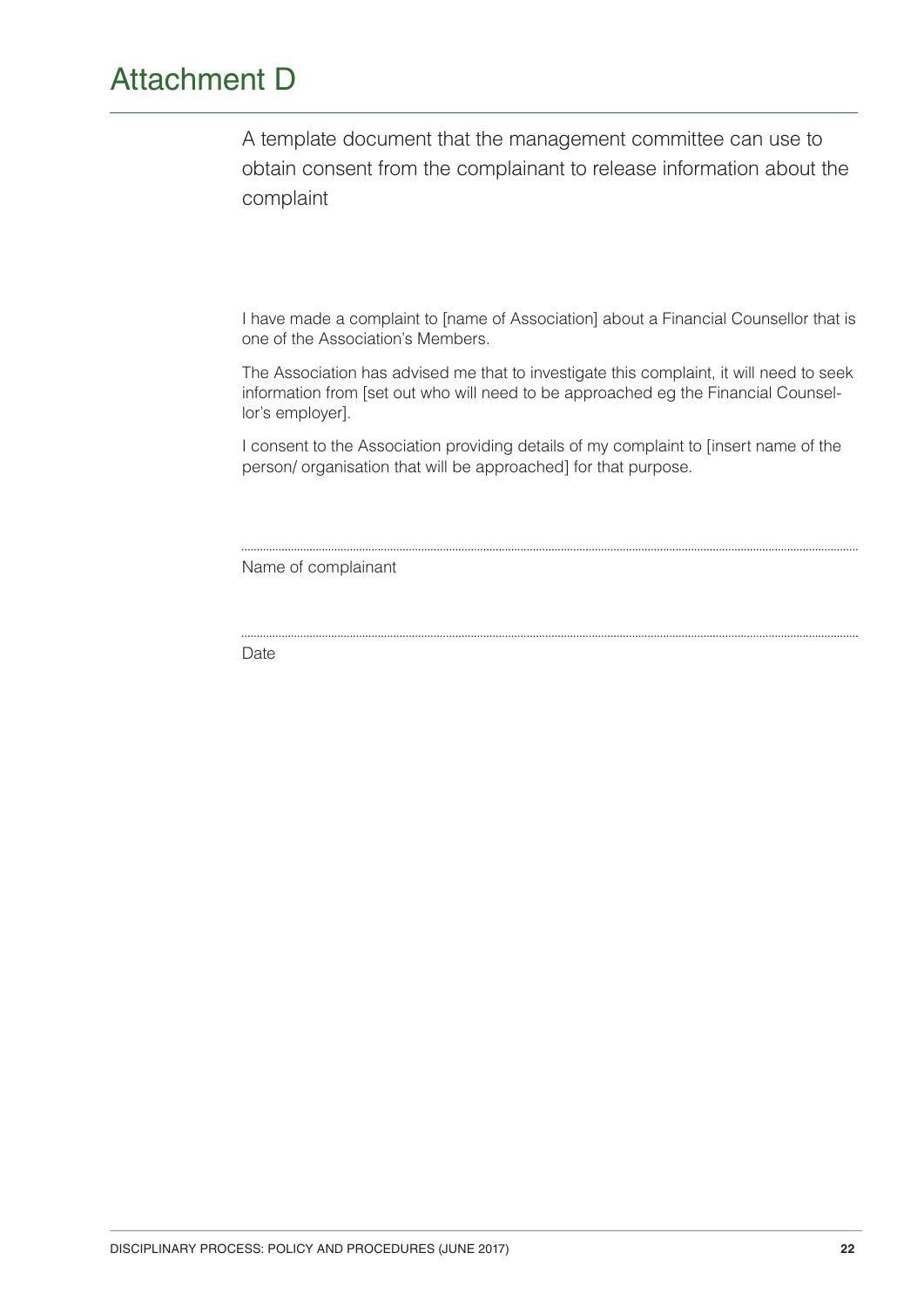### Attachment E

A template that the management committee can use to seek information from a third party about the complaint

[Name

Address]

Dear [name]

I am writing to you to inform you about a complaint that we have received in relation to [insert name of Member eg Ms XYZ], one of our Members, who is employed/ was employed by you at the time of the events the subject of the complaint.

Our Association takes complaints about our Members very seriously. To do so is consistent with our commitment to a high level of professionalism.

We are writing to you to seek access to information that we think you probably hold about the events the subject of the complaint. Ms XYZ has given her consent to us disclosing to you details of the complaint and obtaining information from you that is about her – now attached is a copy of her Membership Application that includes this consent.

If you are in fact willing to provide information to us for the purposes of handling the complaint, we would be happy to first discuss with you arrangements to protect your confidentiality and the privacy of the client or anyone else. We would then disclose to you particulars of the complaint so that you can identify what information you hold is relevant to the complaint.

We propose to call you to discuss this request with you, but thought it might work best if we gave you a chance to consider the issues in advance of our call.

Yours sincerely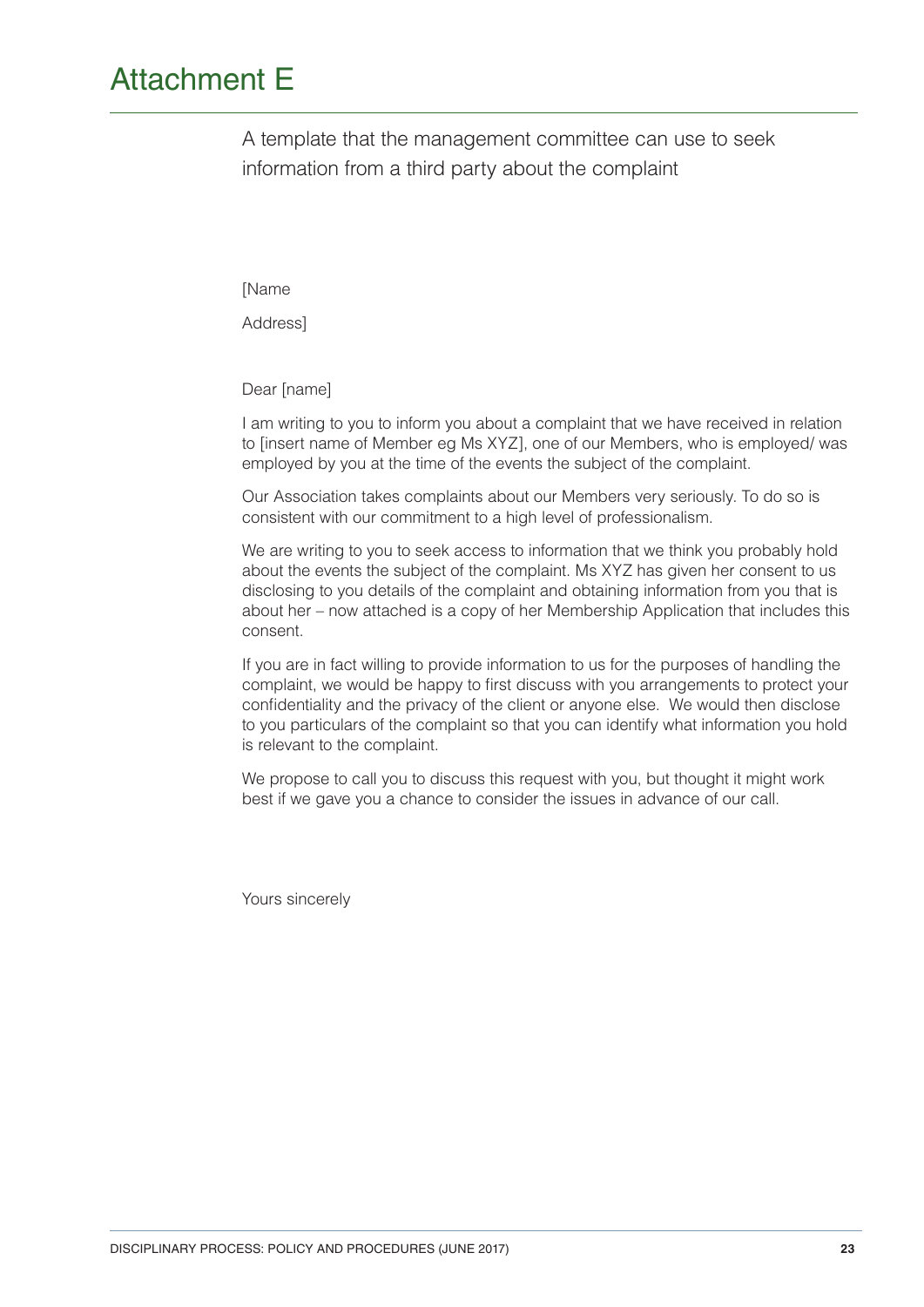### Attachment F

A template document that the management committee can use to frame their reasons

Management Committee Reasons for Decision in relation to the Complaint made against Member [insert name]

### **1. Complaint**

Briefly set out here the complaint

#### **2. Background**

Briefly set out here the Association's responsibility to investigate the complaint under its Constitution and this Policy and Procedure.

#### **3. Investigation steps**

Set out who investigated and the key steps that they took ie what documents were collected and to whom the investigator spoke.

There is no need to set out what the investigator concluded and recommended. This is overtaken by the Management Committee's decision ie the Management Committee may reject some findings of fact or investigator recommendations on the basis that they are not persuaded by the evidence the investigator marshalled.

### **4. Member's response to complaint**

Set out the Member's response to each aspect of the complaint. Reasonable detail should be provided to evidence that the Member was given a fair chance to respond and this was properly taken into account.

### **5. Findings**

Set out the findings of fact.

#### **6. Decision**

Set out what the Management Committee considers is appropriate remedial action in light of the findings of fact. Need to ensure that there is discussion of prorportionality ie why the remedial action decided upon is necessary to protect future clients of the financial counsellor. In the case of a suspension or termination, it should be made clear why this was appropriate and other remedial action eg training, counselling would not address the identified problems.

### **7. Conclusion**

For clarity, briefly state at the end of the reasons the Management Committee's decision.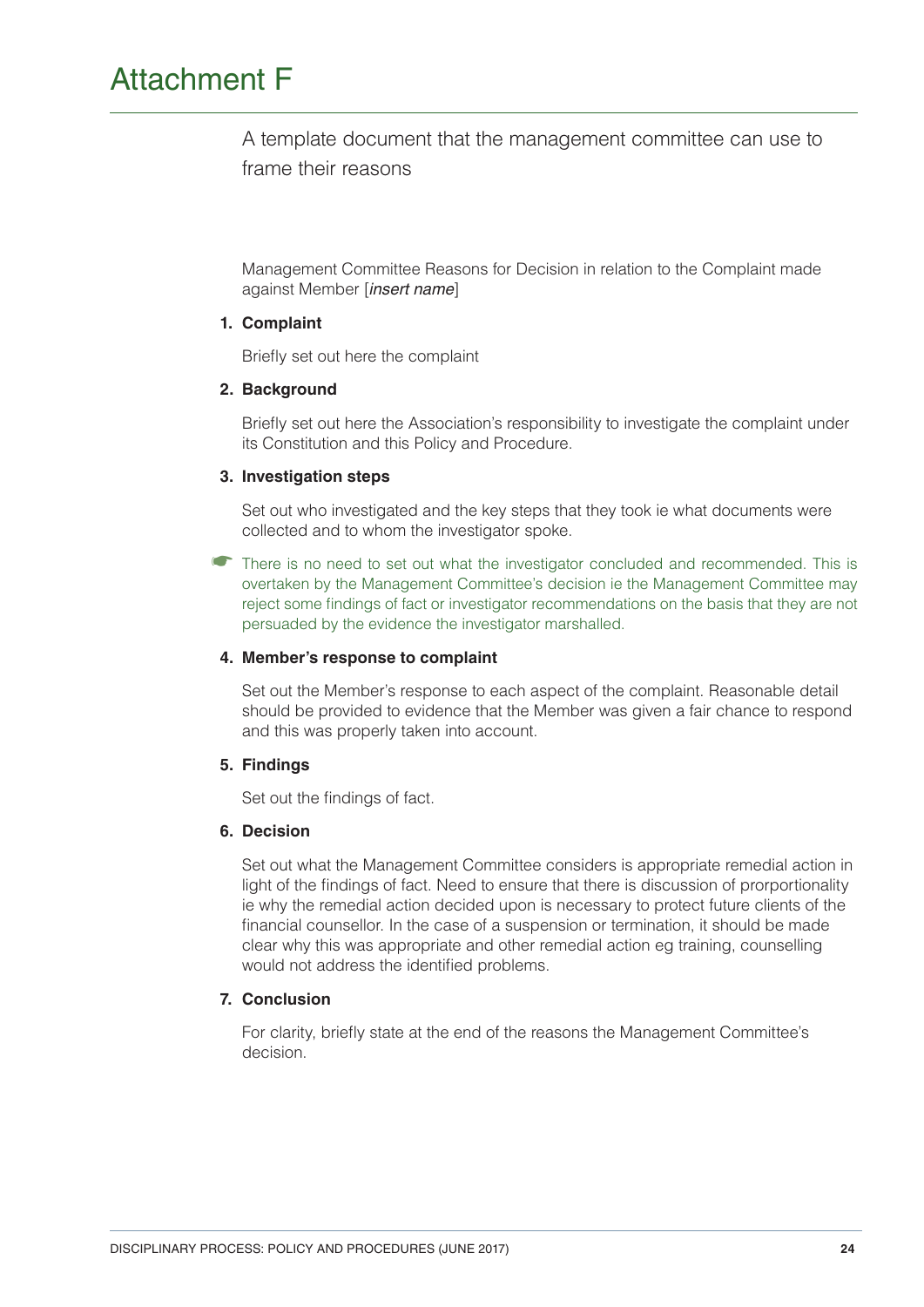## Attachment G

A checklist that the management committee can use to check that privacy procedures are adequate

| <b>Issue</b>                                                                                                                                                                                                                                                                                                                                         | Response - where you indicate you have<br>previous experience please provide brief<br>details |
|------------------------------------------------------------------------------------------------------------------------------------------------------------------------------------------------------------------------------------------------------------------------------------------------------------------------------------------------------|-----------------------------------------------------------------------------------------------|
| 1. Are all Committee members aware that they must<br>not tell anyone about the investigation even on a<br>no-names basis?                                                                                                                                                                                                                            |                                                                                               |
| 2. Are there suitable controls in place to ensure that<br>the confidentiality of the investigator's report is<br>maintained (eg report marked confidential, for<br>particularly sensitive investigations the report could<br>perhaps be distributed in hard copy and these<br>copies collected at the close of the management<br>committee meeting)? |                                                                                               |
| 3. Are there suitable controls in place to protect the<br>security of any papers/emails/minutes of meetings<br>pertaining to the investigation (eg hard copy kept<br>in locked drawer, personalised password to access<br>online information)?                                                                                                       |                                                                                               |
| 4. Are Management Committee discussions about<br>the investigation only conducted in a private place<br>where other people cannot overhear (ie not in<br>corridors or in a café)?                                                                                                                                                                    |                                                                                               |